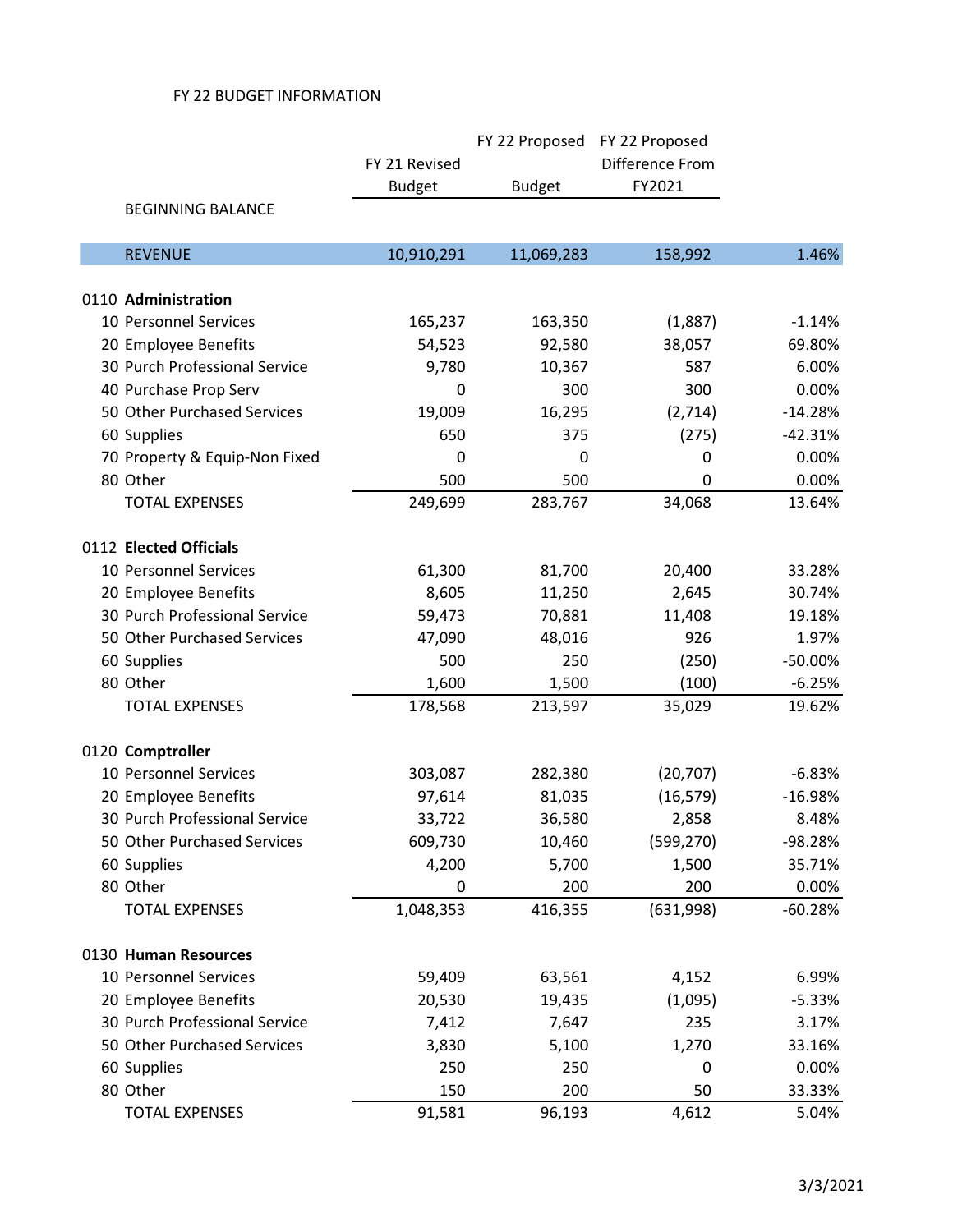|                                |               | FY 22 Proposed | FY 22 Proposed  |           |
|--------------------------------|---------------|----------------|-----------------|-----------|
|                                | FY 21 Revised |                | Difference From |           |
|                                | <b>Budget</b> | <b>Budget</b>  | FY2021          |           |
| 0160 General Government        |               |                |                 |           |
| 30 Purch Professional Service  | 116,700       | 116,700        | $\mathbf 0$     | 0.00%     |
| 40 Purchase Prop Serv          | 454,320       | 368,133        | (86, 187)       | $-18.97%$ |
| 50 Other Purchased Services    | 52,845        | 60,709         | 7,864           | 14.88%    |
| 60 Supplies                    | 6,650         | 5,650          | (1,000)         | $-15.04%$ |
| 70 Property & Equip-Non Fixed  | 0             | 0              | 0               | 0.00%     |
| 70 Prop & Equip                |               | 0              | 0               | 0.00%     |
| 75 Prop & Equip-Fixed Asset    | 20,000        | 20,000         | 0               | 0.00%     |
| 80 Other                       | 182,653       | 778,663        | 596,010         | 326.31%   |
| Transfer out                   | 0             | 0              | 0               | 0.00%     |
| <b>TOTAL EXPENSES</b>          | 833,168       | 1,349,855      | 516,687         | 62.01%    |
| 0210 Recreation-Administration |               |                |                 |           |
| 10 Personnel Services          | 173,226       | 194,596        | 21,370          | 12.34%    |
| 20 Employee Benefits           | 51,784        | 62,584         | 10,800          | 20.86%    |
| 30 Purch Professional Service  | 43,641        | 40,535         | (3, 106)        | $-7.12%$  |
| 40 Purchase Prop Serv          | 41,350        | 43,058         | 1,708           | 4.13%     |
| 50 Other Purchased Services    | 45,037        | 49,229         | 4,192           | 9.31%     |
| 60 Supplies                    | 1,750         | 1,750          | 0               | 0.00%     |
| 70 Prop & Equip                |               | $\mathbf 0$    | 0               | 0.00%     |
| 80 Other                       | 2,653         | 2,646          | (7)             | $-0.26%$  |
| <b>TOTAL EXPENSES</b>          | 359,441       | 394,398        | 34,957          | 9.73%     |
| 0225 Recreation-Aquatic Center |               |                |                 |           |
| 10 Personnel Services          | 98,814        | 108,116        | 9,302           | 9.41%     |
| 20 Employee Benefits           | 13,830        | 13,847         | 17              | 0.12%     |
| 40 Purchase Prop Serv          | 43,000        | 43,000         | 0               | 0.00%     |
| 50 Other Purchased Services    | 3,800         | 4,250          | 450             | 11.84%    |
| 60 Supplies                    | 41,500        | 41,500         | 0               | 0.00%     |
| 70 Property & Equip-Non Fixed  | 3,500         | 3,500          | $\mathbf 0$     | 0.00%     |
| 75 Prop & Equip-Fixed Asset    | 25,000        | 51,000         | 26,000          | 104.00%   |
| 80 Other                       | 14,838        | 14,825         | (13)            | $-0.09%$  |
| <b>TOTAL EXPENSES</b>          | 244,282       | 280,038        | 35,756          | 14.64%    |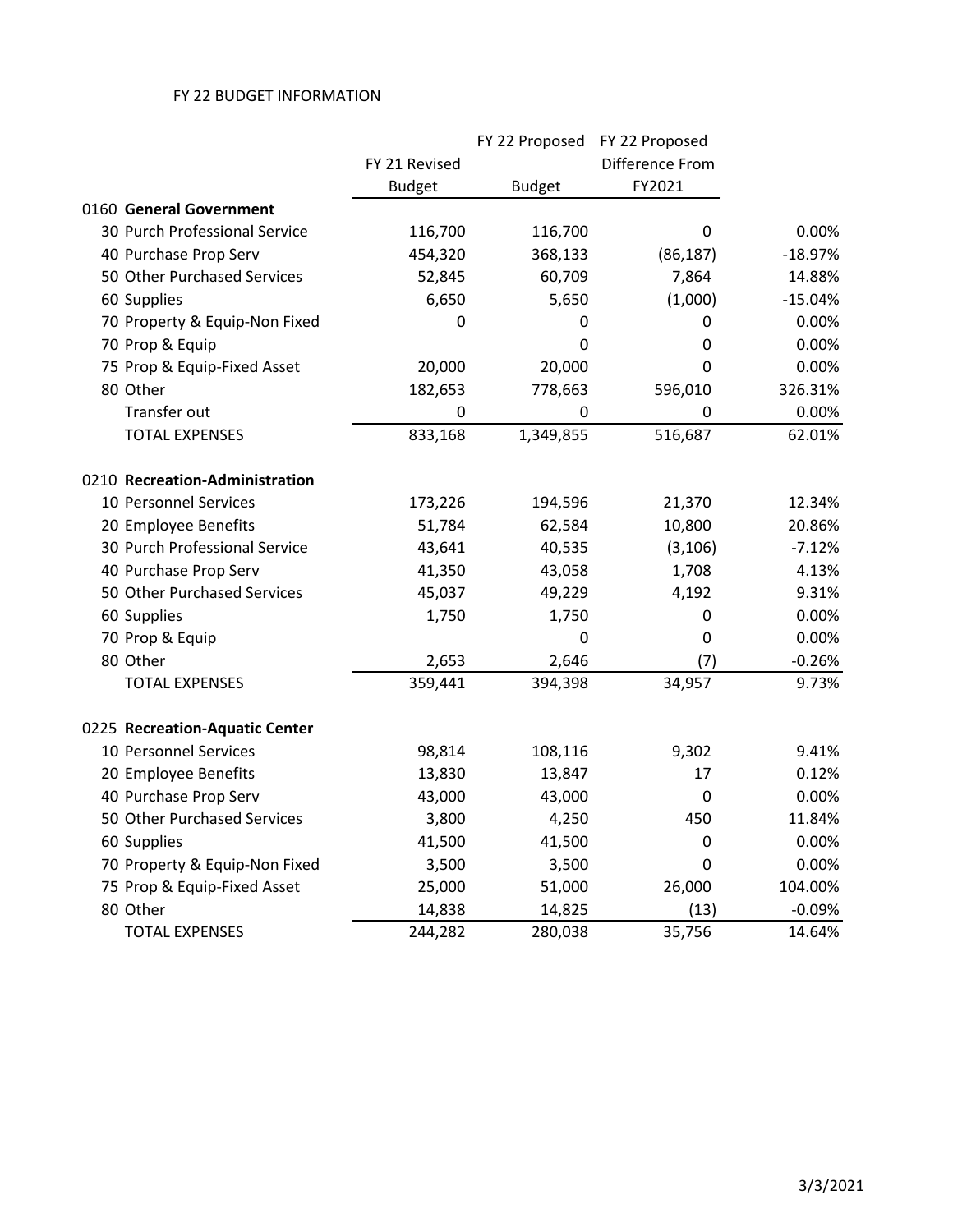|                                   |               | FY 22 Proposed | FY 22 Proposed  |           |
|-----------------------------------|---------------|----------------|-----------------|-----------|
|                                   | FY 21 Revised |                | Difference From |           |
|                                   | <b>Budget</b> | <b>Budget</b>  | FY2021          |           |
| 0227 Recreation-Forum             |               |                |                 |           |
| 10 Personnel Services             | 105,442       | 113,347        | 7,905           | 7.50%     |
| 20 Employee Benefits              | 23,576        | 22,101         | (1, 475)        | $-6.26%$  |
| 40 Purchase Prop Serv             | 83,705        | 82,305         | (1,400)         | $-1.67%$  |
| 50 Other Purchased Services       | 750           | 750            | 0               | 0.00%     |
| 60 Supplies                       | 7,000         | 7,000          | 0               | 0.00%     |
| 70 Property & Equip-Non Fixed     | 19,000        | 19,000         | 0               | 0.00%     |
| 75 Prop & Equip-Fixed Asset       | 845,000       | 789,200        | (55,800)        | $-6.60%$  |
| 80 Other                          | 5,442         | 5,442          | 0               | 0.00%     |
| <b>TOTAL EXPENSES</b>             | 1,089,915     | 1,039,145      | (50, 770)       | $-4.66%$  |
| 0228 Recreation-Youth Center      |               |                |                 |           |
| 10 Personnel Services             | 126,381       | 128,585        | 2,204           | 1.74%     |
| 20 Employee Benefits              | 27,940        | 26,225         | (1,715)         | $-6.14%$  |
| 40 Purchase Prop Serv             | 44,260        | 44,260         | 0               | 0.00%     |
| 50 Other Purchased Services       | 11,000        | 11,000         | 0               | 0.00%     |
| 60 Supplies                       | 2,750         | 2,750          | 0               | 0.00%     |
| 70 Property & Equip-Non Fixed     | 0             | 0              | 0               | 0.00%     |
| 80 Other                          | 5,521         | 5,520          | (1)             | $-0.02%$  |
| <b>TOTAL EXPENSES</b>             | 217,852       | 218,340        | 488             | 0.22%     |
| 0229 Recreation-Campgrounds       |               |                |                 |           |
| 10 Personnel Services             | 3,150         | 3,150          | 0               | 0.00%     |
| 20 Employee Benefits              | 291           | 291            | 0               | 0.00%     |
| 40 Purchase Prop Serv             | 41,000        | 42,500         | 1,500           | 3.66%     |
| <b>TOTAL EXPENSES</b>             | 44,441        | 45,941         | 1,500           | 3.38%     |
| 0230 Recreation-Parks Maintenance |               |                |                 |           |
| 10 Personnel Services             | 326,478       | 307,564        | (18, 914)       | $-5.79%$  |
| 20 Employee Benefits              | 89,869        | 71,424         | (18, 445)       | $-20.52%$ |
| 40 Purchase Prop Serv             | 117,900       | 115,400        | (2,500)         | $-2.12%$  |
| 50 Other Purchased Services       | 720           | 720            | 0               | 0.00%     |
| 60 Supplies                       | 44,300        | 44,300         | 0               | 0.00%     |
| 70 Property & Equip-Non Fixed     | 0             | 0              | 0               | 0.00%     |
| 75 Prop & Equip-Fixed Asset       | 430,000       | 70,000         | (360,000)       | $-83.72%$ |
| 80 Other                          | 0             | 220,000        | 220,000         | 0.00%     |
| <b>TOTAL EXPENSES</b>             | 1,009,267     | 829,408        | (179, 859)      | $-17.82%$ |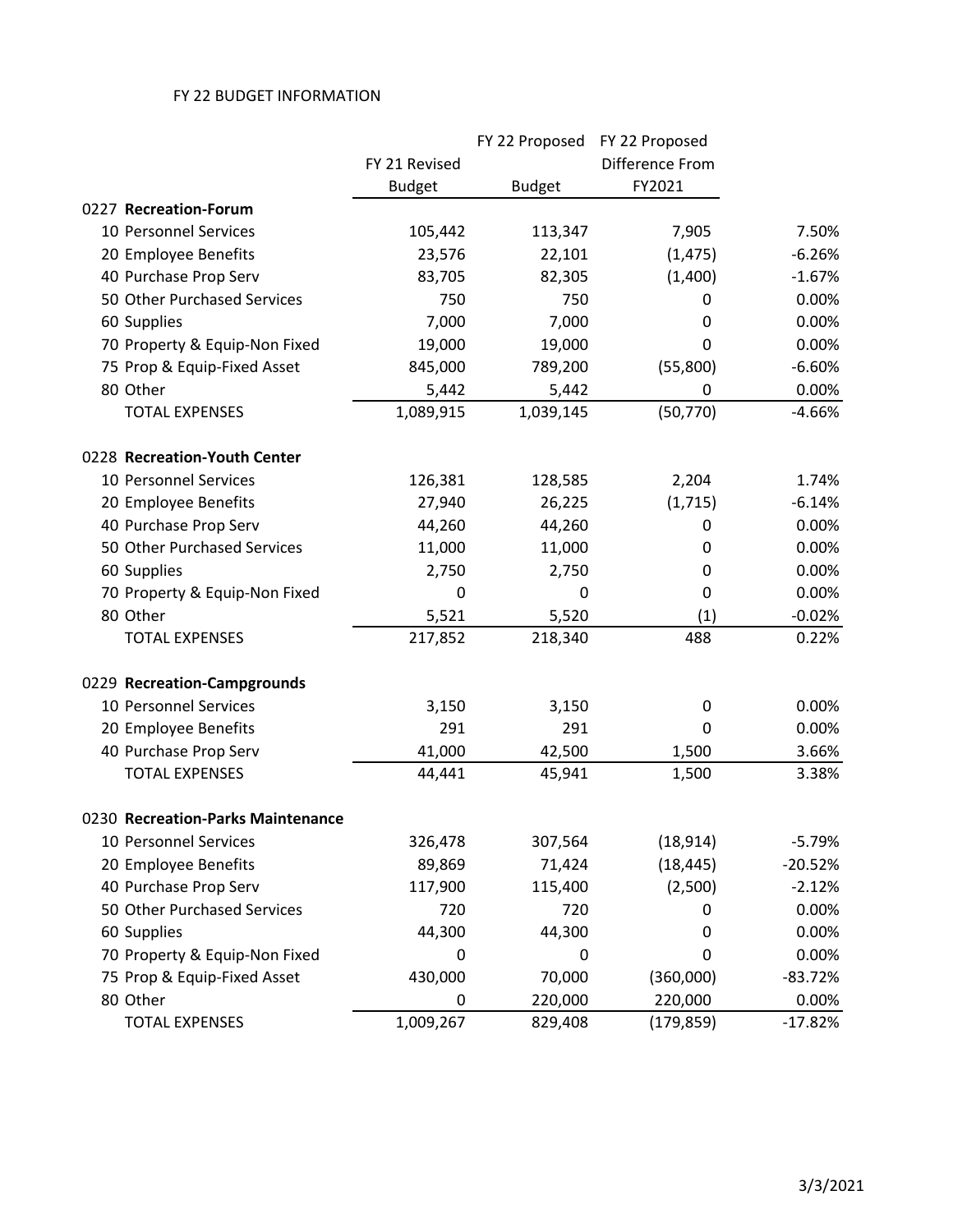|                                |               | FY 22 Proposed | FY 22 Proposed  |           |
|--------------------------------|---------------|----------------|-----------------|-----------|
|                                | FY 21 Revised |                | Difference From |           |
|                                | <b>Budget</b> | <b>Budget</b>  | FY2021          |           |
| 0250 Recreation-Parks Programs |               |                |                 |           |
| 10 Personnel Services          | 52,000        | 52,000         | 0               | 0.00%     |
| 20 Employee Benefits           | 4,083         | 4,750          | 667             | 16.34%    |
| 40 Purchase Prop Serv          | 1,500         | 1,500          | 0               | 0.00%     |
| 50 Other Purchased Services    | 13,500        | 13,500         | 0               | 0.00%     |
| 60 Supplies                    | 55,500        | 51,500         | (4,000)         | $-7.21%$  |
| 75 Prop & Equip-Fixed Asset    | 0             | 0              | 0               | 0.00%     |
| 80 Other                       | 17,046        | 12,500         | (4, 546)        | $-26.67%$ |
| <b>TOTAL EXPENSES</b>          | 143,629       | 135,750        | (7, 879)        | $-5.49%$  |
| 0310 CP&Z Admin                |               |                |                 |           |
| 10 Personnel Services          | 78,510        | 80,397         | 1,887           | 2.40%     |
| 20 Employee Benefits           | 28,908        | 27,083         | (1,825)         | $-6.31%$  |
| 30 Purch Professional Service  | 24,517        | 5,074          | (19, 443)       | -79.30%   |
| 40 Purchase Prop Serv          | 0             | 0              | 0               | 0.00%     |
| 50 Other Purchased Services    | 16,190        | 19,230         | 3,040           | 18.78%    |
| 60 Supplies                    | 500           | 200            | (300)           | $-60.00%$ |
| 70 Property & Equip-Non Fixed  | 1,450         | 1,350          | (100)           | $-6.90%$  |
| 80 Other                       | 0             | 0              | 0               | 0.00%     |
| <b>TOTAL EXPENSES</b>          | 150,075       | 133,334        | (16, 741)       | $-11.16%$ |
| 0330 Code Enforcement          |               |                |                 |           |
| 10 Personnel Services          | 62,586        | 63,140         | 554             | 0.89%     |
| 20 Employee Benefits           | 28,169        | 24,855         | (3, 314)        | $-11.76%$ |
| 30 Purch Professional Service  | 8,000         | 6,000          | (2,000)         | $-25.00%$ |
| 40 Purchase Prop Serv          | 0             | 0              | 0               | 0.00%     |
| 50 Other Purchased Services    | 2,000         | 2,000          | 0               | 0.00%     |
| 60 Supplies                    | 500           | 500            | 0               | 0.00%     |
| 70 Property & Equip-Non Fixed  | 1,350         | 1,350          | 0               | 0.00%     |
| 75 Prop & Equip-Fixed Asset    | 0             | 32,000         | 32,000          | 0.00%     |
| 80 Other                       | 0             | 0              | 0               | 0.00%     |
| <b>TOTAL EXPENSES</b>          | 102,605       | 129,845        | 27,240          | 26.55%    |
| 0332 Building                  |               |                |                 |           |
| 10 Personnel Services          | 114,692       | 113,242        | (1, 450)        | $-1.26%$  |
| 20 Employee Benefits           | 33,581        | 35,977         | 2,396           | 7.13%     |
| 30 Purch Professional Service  | 30,000        | 30,000         | 0               | 0.00%     |
| 40 Purchase Prop Serv          | 4,700         | 4,000          | (700)           | $-14.89%$ |
| 50 Other Purchased Services    | 8,000         | 6,000          | (2,000)         | $-25.00%$ |
| 60 Supplies                    | 4,900         | 4,700          | (200)           | $-4.08%$  |
| 80 Other                       | 0             | 0              | 0               | 0.00%     |
| <b>TOTAL EXPENSES</b>          | 195,873       | 193,919        | (1,954)         | $-1.00%$  |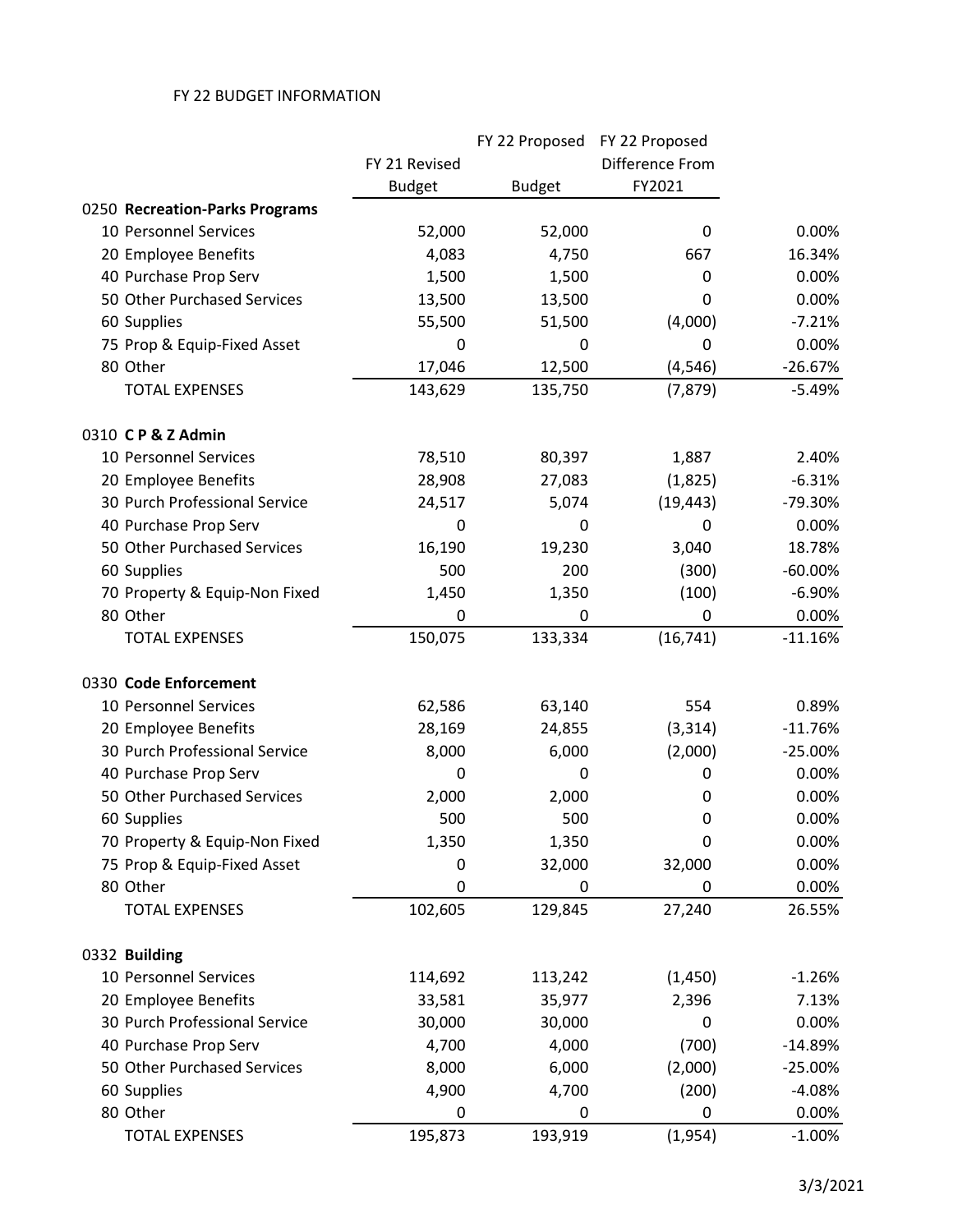|                               |               | FY 22 Proposed | FY 22 Proposed  |             |
|-------------------------------|---------------|----------------|-----------------|-------------|
|                               | FY 21 Revised |                | Difference From |             |
|                               | <b>Budget</b> | <b>Budget</b>  | FY2021          |             |
| 0334 Rental Inspection        |               |                |                 |             |
| 10 Personnel Services         | 100,326       | 102,843        | 2,517           | 2.51%       |
| 20 Employee Benefits          | 35,063        | 32,156         | (2,907)         | $-8.29%$    |
| 30 Purch Professional Service | 3,912         | 20,734         | 16,822          | 430.01%     |
| 40 Purchase Prop Serv         | 0             | 0              | 0               | 0.00%       |
| 50 Other Purchased Services   | 800           | 800            | 0               | 0.00%       |
| 60 Supplies                   | 1,550         | 2,300          | 750             | 48.39%      |
| 70 Property & Equip-Non Fixed | 350           | 0              | (350)           | $-100.00\%$ |
| 80 Other                      | 0             | 150            | 150             | 0.00%       |
| <b>TOTAL EXPENSES</b>         | 142,001       | 158,983        | 16,982          | 11.96%      |
| 0510 Police Administration    |               |                |                 |             |
| 10 Personnel Services         | 304,420       | 422,234        | 117,814         | 38.70%      |
| 20 Employee Benefits          | 117,462       | 99,295         | (18, 167)       | $-15.47%$   |
| 30 Purch Professional Service | 514,822       | 565,596        | 50,774          | 9.86%       |
| 40 Purchase Prop Serv         | 103,510       | 107,900        | 4,390           | 4.24%       |
| 50 Other Purchased Services   | 198,821       | 208,232        | 9,411           | 4.73%       |
| 60 Supplies                   | 83,563        | 83,300         | (263)           | $-0.31%$    |
| 70 Property & Equip-Non Fixed | 41,267        | 120,000        | 78,733          | 190.79%     |
| 75 Prop & Equip-Fixed Asset   | 0             | 0              | 0               | 0.00%       |
| 80 Other                      | 16,929        | 3,862          | (13,067)        | $-77.19%$   |
| <b>TOTAL EXPENSES</b>         | 1,380,794     | 1,610,419      | 229,625         | 16.63%      |
| 0512 Police Communication     |               |                |                 |             |
| 10 Personnel Services         | 240,115       | 217,358        | (22, 757)       | $-9.48%$    |
| 20 Employee Benefits          | 89,842        | 69,127         | (20, 715)       | $-23.06%$   |
| 30 Purch Professional Service | 0             | 0              | 0               | 0.00%       |
| 40 Purchase Prop Serv         | 0             | 0              | 0               | 0.00%       |
| 50 Other Purchased Services   | 0             | 0              | 0               | 0.00%       |
| 60 Supplies                   | 40            | 0              | (40)            | $-100.00\%$ |
| 80 Other                      | 0             | 0              | 0               | 0.00%       |
| <b>TOTAL EXPENSES</b>         | 329,997       | 286,485        | (43, 512)       | $-13.19%$   |
|                               |               |                |                 |             |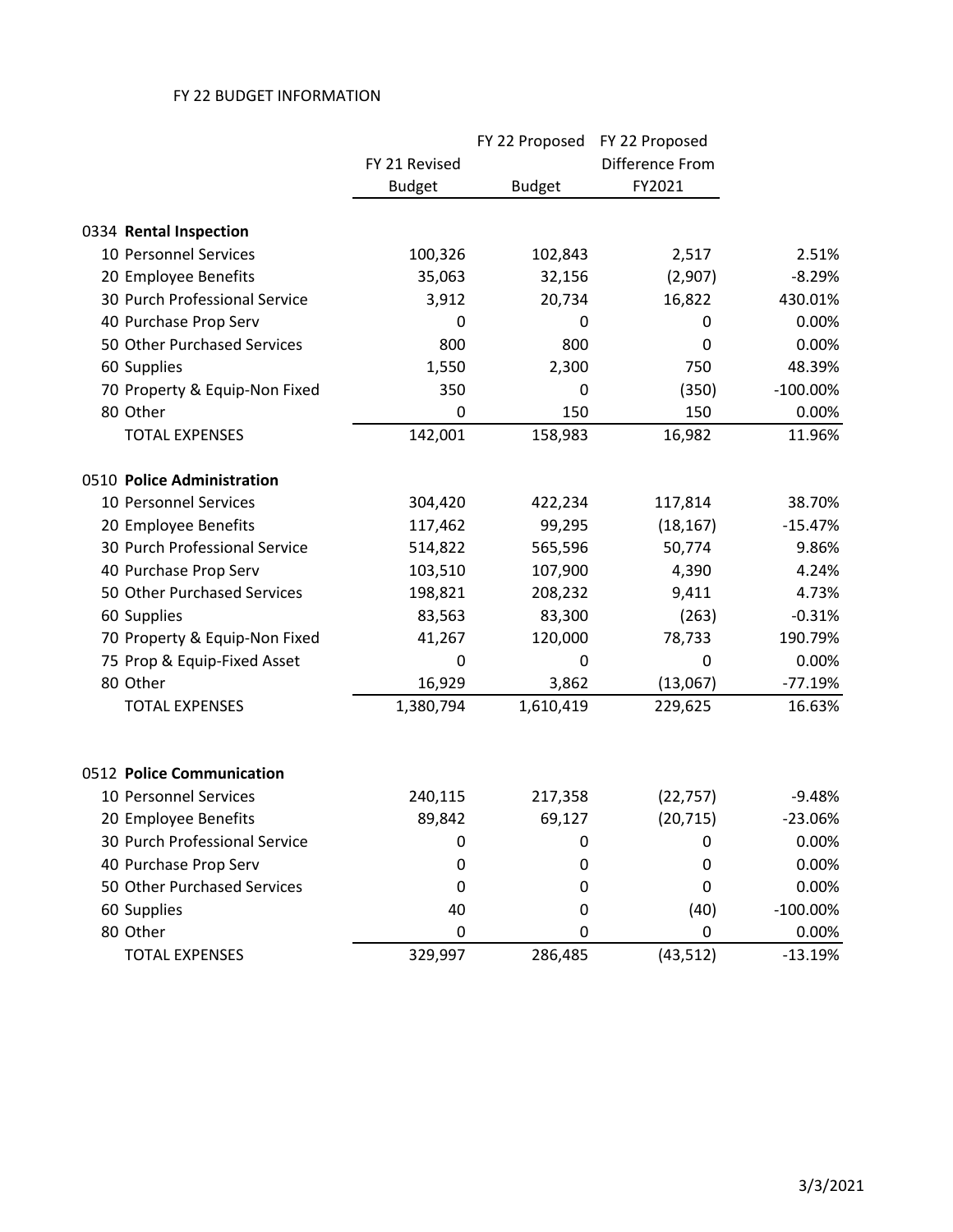|                               |               | FY 22 Proposed | FY 22 Proposed  |             |
|-------------------------------|---------------|----------------|-----------------|-------------|
|                               | FY 21 Revised |                | Difference From |             |
|                               | <b>Budget</b> | <b>Budget</b>  | FY2021          |             |
| 0520 Police Investigation     |               |                |                 |             |
| 10 Personnel Services         | 464,604       | 466,618        | 2,014           | 0.43%       |
| 20 Employee Benefits          | 25,320        | 29,441         | 4,121           | 16.28%      |
| 30 Purch Professional Service | 0             | 0              | 0               | 0.00%       |
| 40 Purchase Prop Serv         | 0             | 0              | 0               | 0.00%       |
| 50 Other Purchased Services   | 0             | 0              | 0               | 0.00%       |
| 60 Supplies                   | 0             | 0              | 0               | 0.00%       |
| 70 Property & Equip-Non Fixed | 0             | 0              | 0               | 0.00%       |
| 80 Other                      | 0             | 0              | 0               | 0.00%       |
| <b>TOTAL EXPENSES</b>         | 489,924       | 496,059        | 6,135           | 1.25%       |
| 0522 Police Patrol            |               |                |                 |             |
| 10 Personnel Services         | 2,198,359     | 2,001,808      | (196, 551)      | $-8.94%$    |
| 20 Employee Benefits          | 233,933       | 234,415        | 482             | 0.21%       |
| 30 Purch Professional Service | 0             | 0              | 0               | 0.00%       |
| 40 Purchase Prop Serv         | 0             | 0              | 0               | 0.00%       |
| 50 Other Purchased Services   | 0             | 0              | 0               | 0.00%       |
| 60 Supplies                   | 0             | 0              | 0               | 0.00%       |
| 70 Property & Equip-Non Fixed | 0             | 0              | 0               | 0.00%       |
| 75 Prop & Equip-Fixed Asset   | 117,975       | 0              | (117, 975)      | $-100.00\%$ |
| 80 Other                      | 40,000        | 0              | (40,000)        | $-100.00\%$ |
| <b>TOTAL EXPENSES</b>         | 2,590,267     | 2,236,223      | (354, 044)      | $-13.67%$   |
| 0530 Police ESDA              |               |                |                 |             |
| 10 Personnel Services         | 2,600         | 0              | (2,600)         | $-100.00\%$ |
| 20 Employee Benefits          | 0             | 0              | 0               | 0.00%       |
| 30 Purch Professional Service | 1,500         | 1,500          | 0               | 0.00%       |
| 40 Purchase Prop Serv         | 3,000         | 3,000          | 0               | 0.00%       |
| 50 Other Purchased Services   | 100           | 2,900          | 2,800           | 2800.00%    |
| 75 Prop & Equip-Fixed Asset   | 0             | 0              | 0               | 0.00%       |
| <b>TOTAL EXPENSES</b>         | 7,200         | 7,400          | 200             | 2.78%       |
| 0610 Fire & Police Commission |               |                |                 |             |
| 10 Personnel Services         | 1,300         | 1,300          | 0               | 0.00%       |
| 20 Employee Benefits          | 100           | 100            | 0               | 0.00%       |
| 30 Purch Professional Service | 6,100         | 6,100          | 0               | 0.00%       |
| 50 Other Purchased Services   | 7,074         | 7,074          | 0               | 0.00%       |
| 60 Supplies                   | 2,950         | 2,950          | 0               | 0.00%       |
| <b>TOTAL EXPENSES</b>         | 17,524        | 17,524         | $\pmb{0}$       | 0.00%       |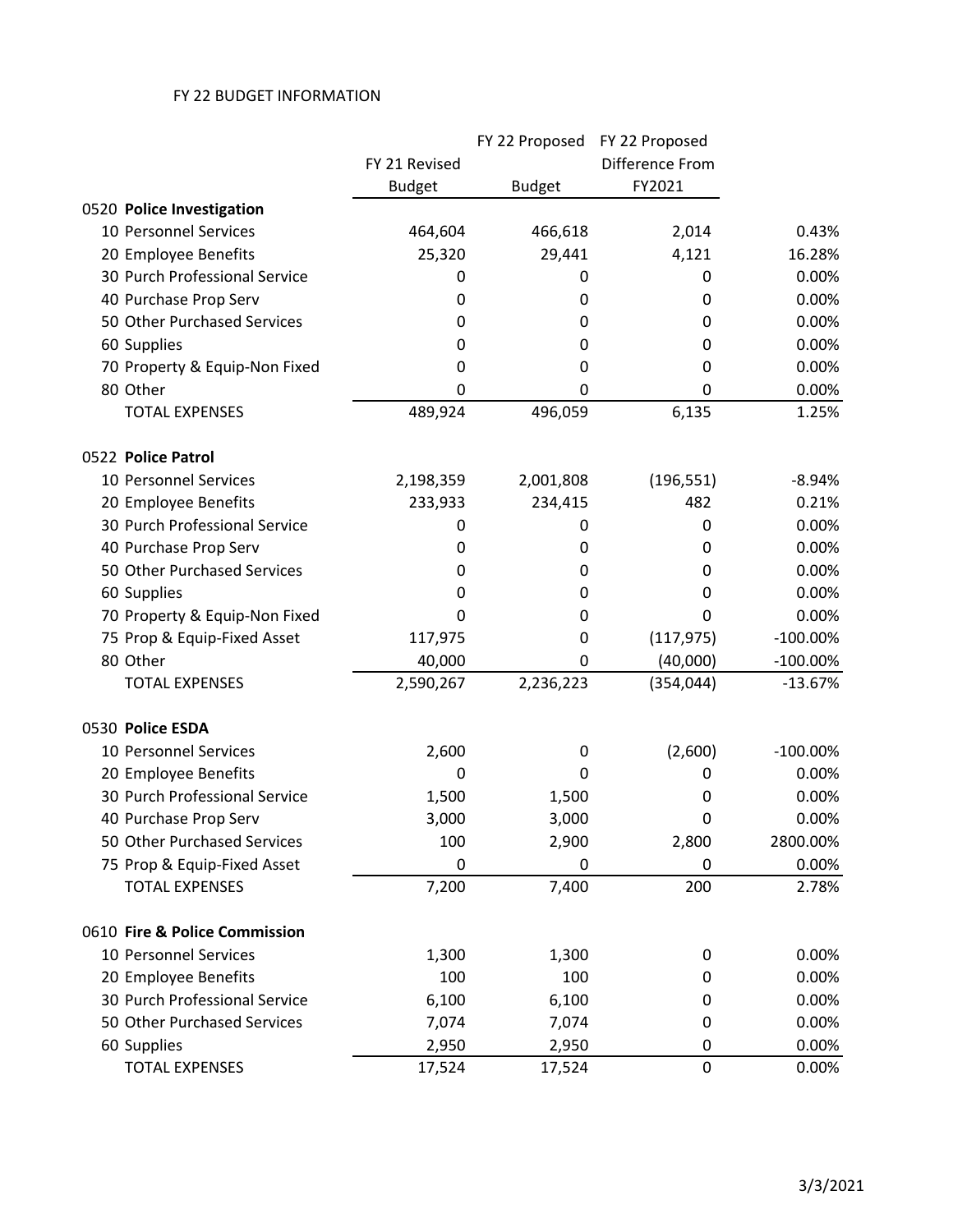|                               |               | FY 22 Proposed | FY 22 Proposed  |           |
|-------------------------------|---------------|----------------|-----------------|-----------|
|                               | FY 21 Revised |                | Difference From |           |
|                               | <b>Budget</b> | <b>Budget</b>  | FY2021          |           |
| 0710 Fire Administration      |               |                |                 |           |
| 10 Personnel Services         | $\mathbf 0$   | 0              |                 |           |
| 30 Purch Professional Service | 15,443        | 16,264         | 821             | 5.32%     |
| 40 Purchase Prop Serv         | 77,048        | 76,567         | (481)           | $-0.62%$  |
| 50 Other Purchased Services   | 30,664        | 32,121         | 1,457           | 4.75%     |
| 60 Supplies                   | 1,600         | 1,600          | 0               | 0.00%     |
| 70 Property & Equip-Non Fixed | 4,200         | 4,200          | $\Omega$        | 0.00%     |
| 80 Other                      | 1,120         | 2,172          | 1,052           | 93.93%    |
| <b>TOTAL EXPENSES</b>         | 130,075       | 132,924        | 2,849           | 2.19%     |
| 0720 Fire Suppression         |               |                |                 |           |
| 10 Personnel Services         | 168,550       | 170,000        | 1,450           | 0.86%     |
| 20 Employee Benefits          | 32,831        | 25,470         | (7, 361)        | $-22.42%$ |
| 40 Purchase Prop Serv         | 32,213        | 72,729         | 40,516          | 125.78%   |
| 50 Other Purchased Services   | 20,500        | 20,500         | 0               | 0.00%     |
| 60 Supplies                   | 55,231        | 55,000         | (231)           | $-0.42%$  |
| 70 Property & Equip-Non Fixed | 1,000         | 1,000          | 0               | 0.00%     |
| 75 Property & Equip- Fixed    |               | 0              | 0               | 0.00%     |
| 80 Other                      | 0             | 500            | 500             | 0.00%     |
| <b>TOTAL EXPENSES</b>         | 310,325       | 345,199        | 34,874          | 11.24%    |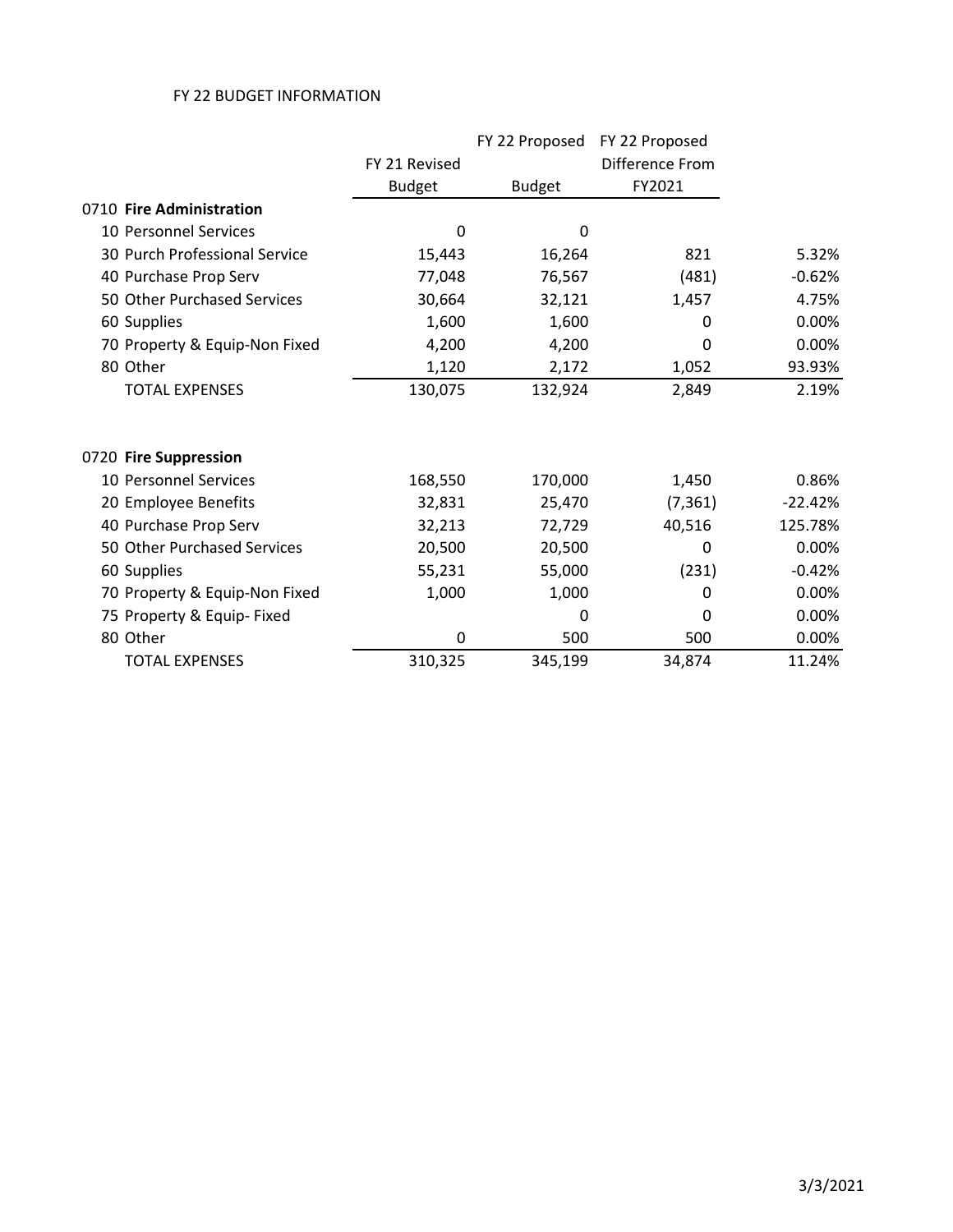|    |                                                 |               | FY 22 Proposed | FY 22 Proposed  |           |
|----|-------------------------------------------------|---------------|----------------|-----------------|-----------|
|    |                                                 | FY 21 Revised |                | Difference From |           |
|    |                                                 | <b>Budget</b> | <b>Budget</b>  | FY2021          |           |
|    | <b>GENERAL FUND EXP.</b>                        | 11,356,856    | 11,051,101     | (305, 755)      | $-2.69%$  |
|    |                                                 |               |                |                 |           |
|    | \$180,000 grant for Rudzinski Par<br>in FY 19   | 180,000       |                |                 |           |
|    | SURPLUS/(DEFICIT)                               | (446, 565)    | 18,182         |                 |           |
|    |                                                 |               |                |                 |           |
|    | TOTAL CORPORATE FUND EXPENDITURES BY DEPARTMENT |               |                |                 |           |
|    | <b>21% ADMINISTRATION</b>                       | 2,401,369     | 2,359,767      | (41,602)        | $-1.73%$  |
|    | <b>27% RECREATION</b>                           | 3,108,827     | 2,943,020      | (165, 807)      | $-5.33%$  |
|    | <b>6% COMMUNITY PLANNING</b>                    | 590,554       | 616,081        | 25,527          | 4.32%     |
|    | 42% POLICE                                      | 4,798,182     | 4,636,586      | (161, 596)      | $-3.37%$  |
|    | 0% FIRE AND POLICE COMM                         | 17,524        | 17,524         | 0               | 0.00%     |
|    | 4% FIRE                                         | 440,400       | 478,123        | 37,723          | 8.57%     |
|    |                                                 | 11,356,856    | 11,051,101     | (305, 755)      | $-2.69%$  |
|    |                                                 |               |                |                 |           |
| 10 | <b>Personnel Services</b>                       | 5,210,586     | 5,137,289      | (73, 297)       | $-1.41%$  |
| 20 | <b>Employee Benefits</b>                        | 1,017,854     | 983,441        | (34, 413)       | $-3.38%$  |
| 30 | <b>Purch Professional Service</b>               | 875,022       | 933,978        | 58,956          | 6.74%     |
| 40 | <b>Purchase Prop Serv</b>                       | 1,047,506     | 1,004,652      | (42, 854)       | $-4.09%$  |
| 50 | <b>Other Purchased Services</b>                 | 1,091,460     | 518,886        | (572, 574)      | $-52.46%$ |
| 60 | <b>Supplies</b>                                 | 315,884       | 311,575        | (4,309)         | $-1.36%$  |
| 70 | Property & Equip-Non Fixed                      | 72,117        | 150,400        | 78,283          | 108.55%   |
| 75 | Property & Equip-Fixed                          | 1,437,975     | 962,200        | (475, 775)      | $-33.09%$ |
| 80 | Other                                           | 288,452       | 1,048,680      | 760,228         | 263.55%   |
|    | Transfer                                        | $\mathbf{0}$  | 0              | 0               |           |
|    | <b>TOTAL</b>                                    | 11,356,856    | 11,051,101     | (305, 755)      | $-2.69%$  |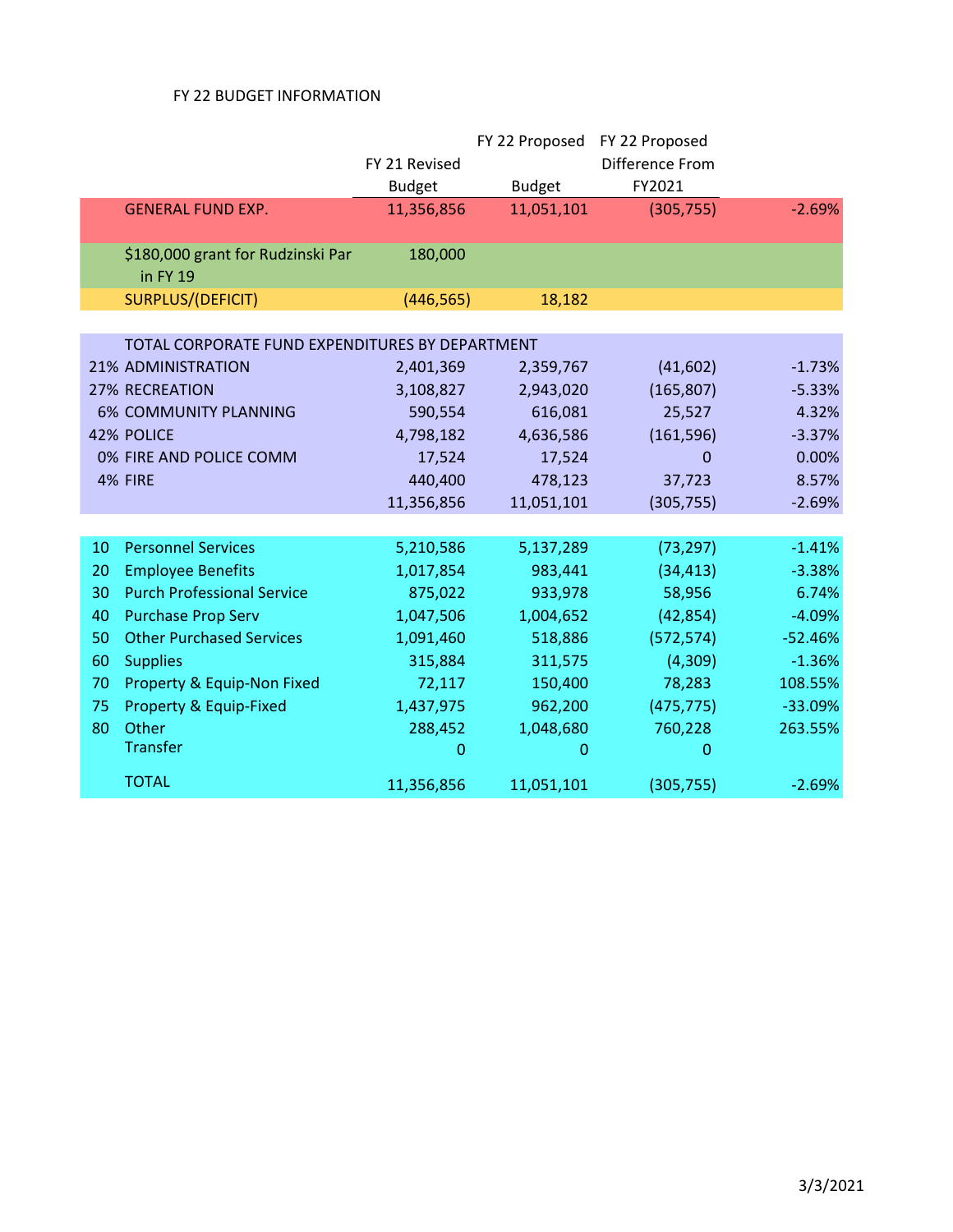|                               |               | FY 22 Proposed FY 22 Proposed |                 |           |
|-------------------------------|---------------|-------------------------------|-----------------|-----------|
|                               | FY 21 Revised |                               | Difference From |           |
|                               | <b>Budget</b> | <b>Budget</b>                 | FY2021          |           |
| 205 Motor Fuel Tax            |               |                               |                 |           |
| <b>REVENUE</b>                | 453,435       | 897,811                       | 444,376         | 98.00%    |
|                               |               |                               | 0               |           |
| 30 Purch Professional Service | 31,962        | 257,061                       | 225,099         | 704.26%   |
| 75 Prop & Equip-Fixed Asset   | 0             | 874,432                       | 874,432         | 0.00%     |
| 80 Other                      | 0             | 0                             | 0               | 0.00%     |
| 90 Transfer out               | 225,000       | 225,000                       | 0               | 0.00%     |
| 92 Intergovernmental          |               |                               | 0               | 0.00%     |
| <b>TOTAL EXPENDITURES</b>     | 256,962       | 1,356,493                     | 1,099,531       | 427.90%   |
| SURPLUS/(DEFICIT)             | 196,473       | (458, 682)                    |                 | -333.46%  |
| <b>ENDING BALANCE</b>         |               |                               |                 |           |
| 206 Local Motor Fuel Tax      |               |                               |                 |           |
| <b>REVENUE</b>                | 360,100       | 320,000                       | (40, 100)       | $-11.14%$ |
| 30 Purch Professional Service | 151,650       | 212,200                       | 60,550          | 39.93%    |
| 70 Property & Equip-Non Fixed | 4,599         | 4,599                         | 0               | 0.00%     |
| 75 Prop & Equip-Fixed Asset   | 0             | 0                             | 0               | 0.00%     |
| 80 Other                      | 217,450       | 219,853                       | 2,403           | 1.11%     |
| 90 Transfer out               | 50,000        | 50,000                        | 0               | 0.00%     |
| 96 Intergovernmental          |               |                               | 0               | 0.00%     |
| <b>TOTAL EXPENDITURES</b>     | 423,699       | 486,652                       | 62,953          | 14.86%    |
| SURPLUS/(DEFICIT)             | (63, 599)     | (166, 652)                    |                 | 162.04%   |
| 208 Economic Development      |               |                               |                 |           |
| <b>REVENUE</b>                | 200,030       | 200,030                       | 0               | 0.00%     |
| 10 Personnel Services         | 0             | 0                             | 0               | 0.00%     |
| 20 Employee Benefits          | 0             | 0                             | 0               | 0.00%     |
| 30 Purch Professional Service | 34,000        | 135,000                       | 101,000         | 297.06%   |
| 50 Other Purchased Services   | 10,000        | 10,000                        | 0               | 0.00%     |
| 60 Supplies                   | 0             | 0                             | 0               | 0.00%     |
| 70 Property & Equip-Non Fixed | 0             | 0                             | 0               | 0.00%     |
| 80 Other                      | 30,000        | 50,000                        | 20,000          | 66.67%    |
| <b>TOTAL EXPENDITURES</b>     | 74,000        | 195,000                       | 121,000         | 163.51%   |
| SURPLUS/(DEFICIT)             | 126,030       | 5,030                         |                 | $-96.01%$ |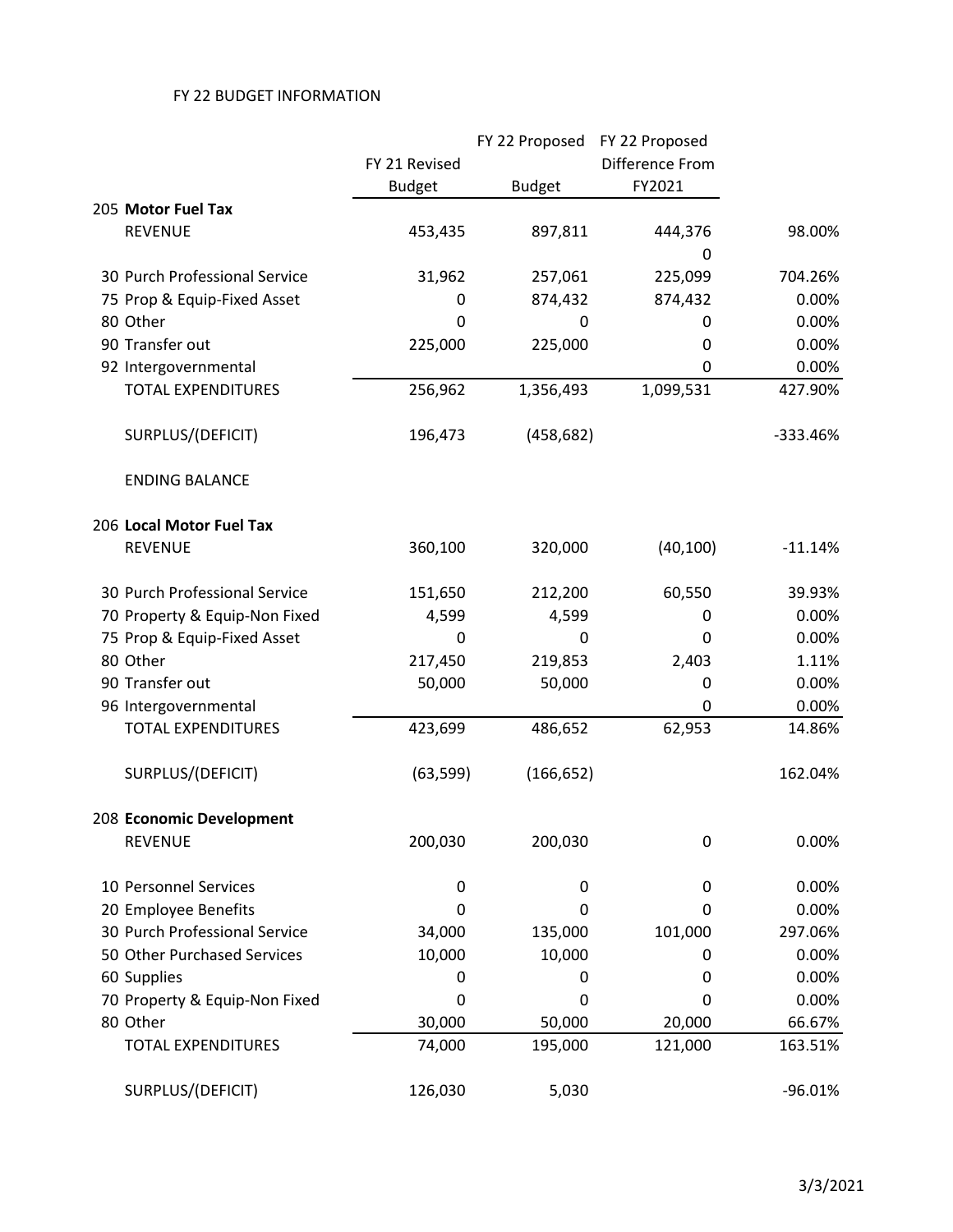|                               |               |               | FY 22 Proposed FY 22 Proposed |       |
|-------------------------------|---------------|---------------|-------------------------------|-------|
|                               | FY 21 Revised |               | Difference From               |       |
|                               | <b>Budget</b> | <b>Budget</b> | FY2021                        |       |
| 210 Micro Loan                |               |               |                               |       |
| <b>REVENUE</b>                | 9,200         | 9,200         | 0                             | 0.00% |
| 30 Purch Professional Service | 300           | 300           | 0                             | 0.00% |
| 80 Other                      | 20,000        | 20,000        | 0                             | 0.00% |
| <b>TOTAL EXPENDITURES</b>     | 20,300        | 20,300        | $\mathbf 0$                   | 0.00% |
| SURPLUS/(DEFICIT)             | (11, 100)     | (11, 100)     |                               | 0.00% |
| 212 TIF #1                    |               |               |                               |       |
| <b>REVENUE</b>                | 0             | 0             | 0                             | 0.00% |
| 30 Purch Professional Service | 0             | 0             | 0                             | 0.00% |
| 40 Purchase Prop Serv         | 0             | 0             | 0                             | 0.00% |
| 60 Supplies                   | 0             | 0             | 0                             | 0.00% |
| 70 Property & Equip-Non Fixed | 0             | 0             | 0                             | 0.00% |
| 75 Prop & Equip-Fixed Asset   | 0             | 0             | 0                             | 0.00% |
| 80 Other                      | 0             | 0             | 0                             | 0.00% |
| 90 Transfer out               | 0             | 0             | 0                             | 0.00% |
| <b>TOTAL EXPENDITURES</b>     | $\mathbf 0$   | $\mathbf 0$   | 0                             | 0.00% |
| SURPLUS/(DEFICIT)             | 0             | 0             | 0                             | 0.00% |
| 214 TIF #2                    |               |               |                               |       |
| <b>REVENUE</b>                | 600,000       | 600,000       | 0                             | 0.00% |
| 30 Purch Professional Service | 15,000        | 15,000        | 0                             | 0.00% |
| 50 Other purch services       | 0             | 0             | 0                             | 0.00% |
| 80 Other                      | 360,000       | 360,000       | 0                             | 0.00% |
| 90 Transfer out               | 15,000        | 15,000        | 0                             | 0.00% |
| <b>TOTAL EXPENDITURES</b>     | 390,000       | 390,000       | 0                             | 0.00% |
| SURPLUS/(DEFICIT)             | 210,000       | 210,000       | 0                             | 0.00% |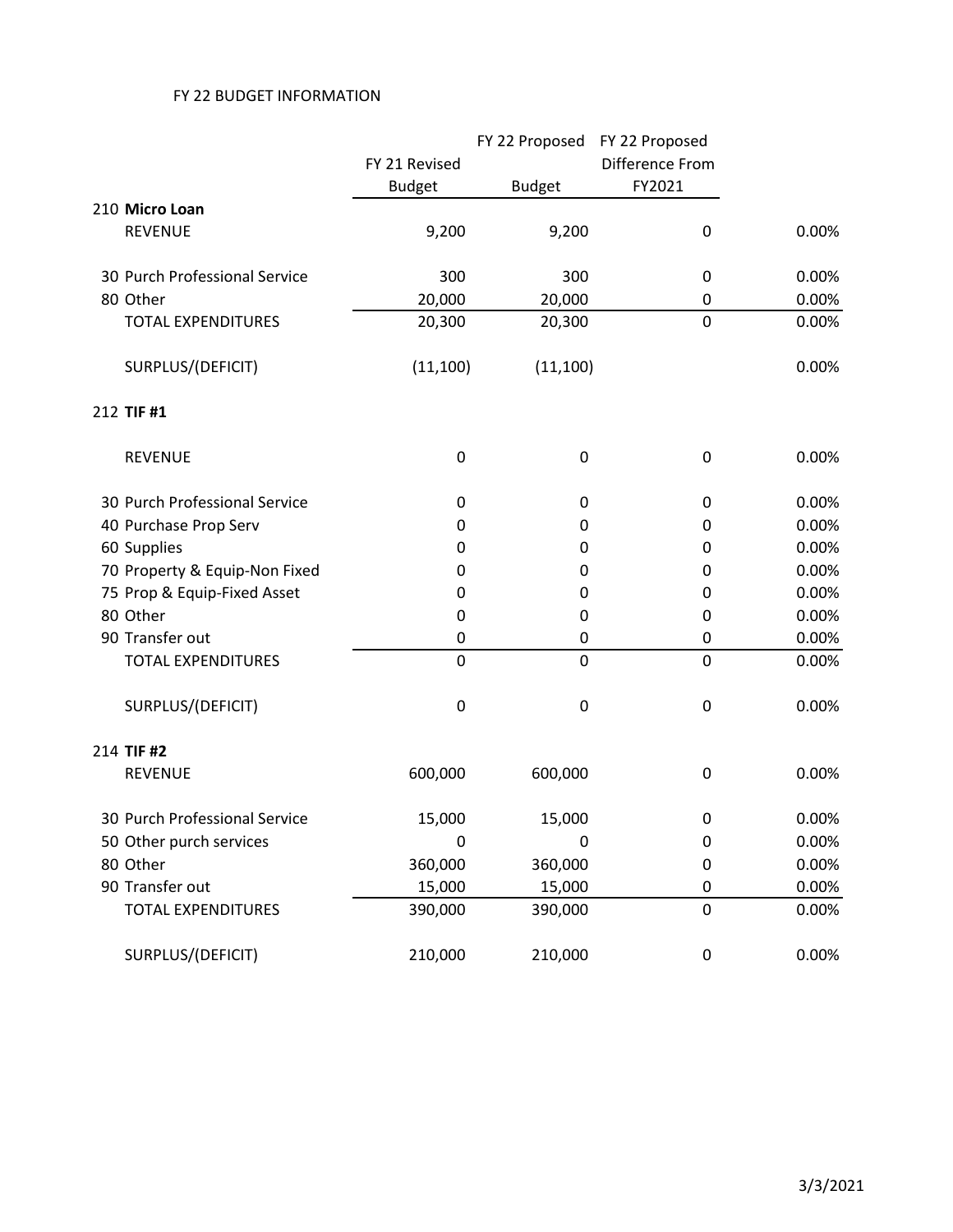|                               |               |               | FY 22 Proposed FY 22 Proposed |       |
|-------------------------------|---------------|---------------|-------------------------------|-------|
|                               | FY 21 Revised |               | Difference From               |       |
|                               | <b>Budget</b> | <b>Budget</b> | FY2021                        |       |
| 216 TIF #3                    |               |               |                               |       |
| <b>REVENUE</b>                | 1,490,000     | 1,490,500     | 500                           | 0.03% |
| 30 Purch Professional Service | 40,000        | 40,000        | 0                             | 0.00% |
| 40 Purchase Prop Serv         | 0             | 0             | 0                             | 0.00% |
| 80 Other                      | 951,150       | 951,150       | 0                             | 0.00% |
| 90 Transfer out               | 241,317       | 241,317       | 0                             | 0.00% |
| <b>TOTAL EXPENDITURES</b>     | 1,232,467     | 1,232,467     | $\overline{0}$                | 0.00% |
| SURPLUS/(DEFICIT)             | 257,533       | 258,033       | 500                           | 0.19% |
| 218 TIF #4                    |               |               |                               |       |
| <b>REVENUE</b>                | 4,000         | 4,000         | 0                             | 0.00% |
| 30 Purch Professional Service | 0             | 1,000         | 1,000                         | 0.00% |
| 40 Purchase Prop Serv         | 0             | 0             | 0                             | 0.00% |
| 80 Other                      | 0             | 0             | 0                             | 0.00% |
| 90 Transfer out               | 15,000        | 15,000        | 0                             | 0.00% |
| <b>TOTAL EXPENDITURES</b>     | 15,000        | 16,000        | 1,000                         | 6.67% |
| SURPLUS/(DEFICIT)             | (11,000)      | (12,000)      | (1,000)                       | 9.09% |
| 221 Special Police Fund       |               |               |                               |       |
| 221 REVENUE                   | 22,050        | 22,050        | 0                             | 0.00% |
| 30 Purch Professional Service | 0             |               | 0                             | 0.00% |
| 50 Other Purchased Services   | 0             | 0             | 0                             | 0.00% |
| 70 Property & Equip-Non Fixed | 0             | 0             | 0                             | 0.00% |
| 80 Other                      | $\pmb{0}$     | 0             | 0                             | 0.00% |
| <b>TOTAL EXPENDITURES</b>     | $\mathbf 0$   | 0             | 0                             | 0.00% |
| SURPLUS/(DEFICIT)             | 22,050        | 22,050        | 0                             | 0.00% |
| 254 EDA RLF                   |               |               |                               |       |
| <b>REVENUE</b>                | 35,200        | 35,200        | 0                             | 0.00% |
| 30 Purch Professional Service | 1,000         | 1,000         | 0                             | 0.00% |
| 50 Other purchased services   | 0             | 0             | 0                             | 0.00% |
| 70 Property & Equip-Non Fixed | 0             | 0             | 0                             | 0.00% |
|                               | 1,000         | 1,000         | 0                             | 0.00% |
| SURPLUS/(DEFICIT)             | 34,200        | 34,200        | 0                             | 0.00% |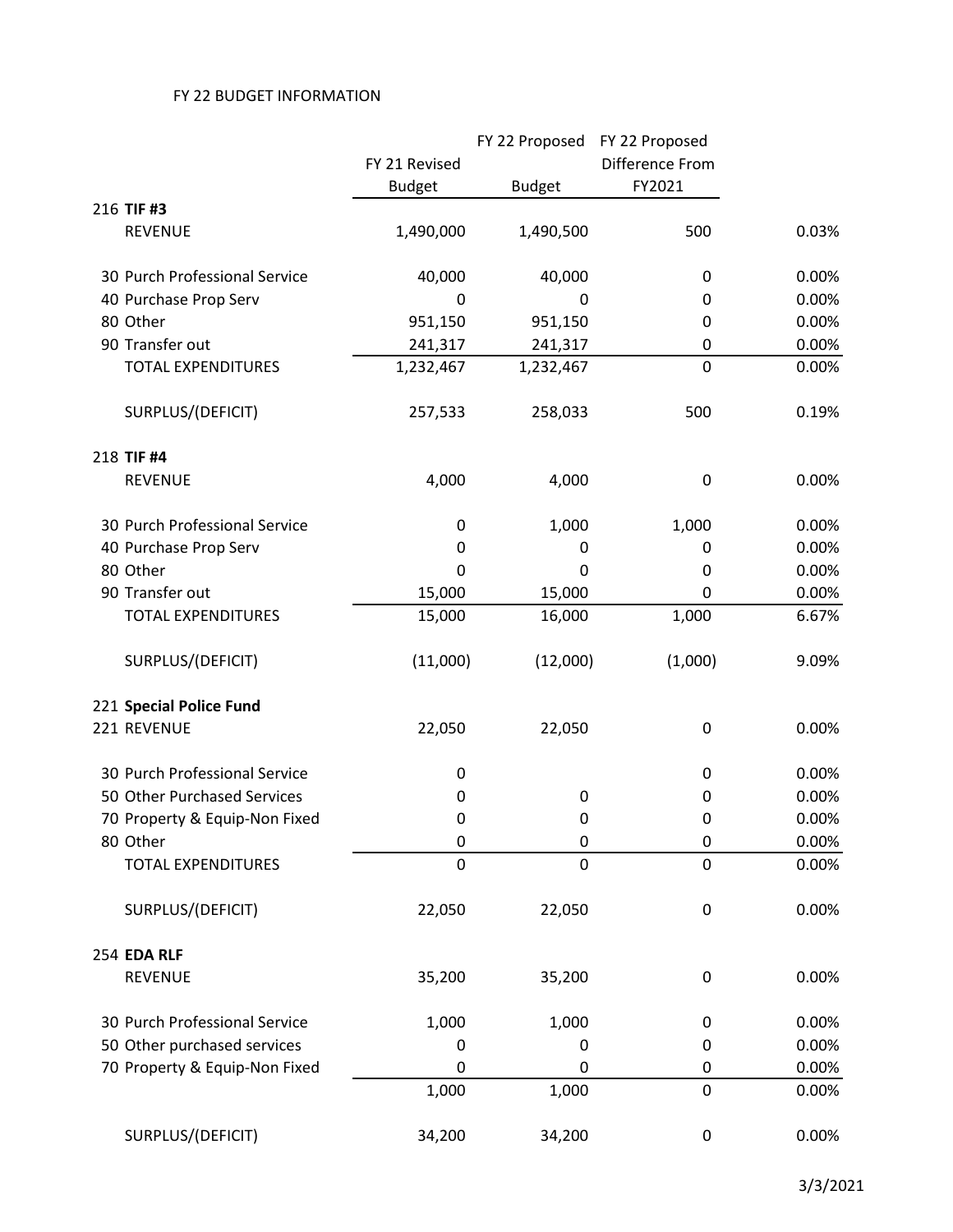|                               |               | FY 22 Proposed | FY 22 Proposed  |             |
|-------------------------------|---------------|----------------|-----------------|-------------|
|                               | FY 21 Revised |                | Difference From |             |
|                               | <b>Budget</b> | <b>Budget</b>  | FY2021          |             |
| 266 Rental Rehab Fund         |               |                |                 |             |
| <b>REVENUE</b>                | 80            | 50             | (30)            | $-37.50%$   |
| 10 Personnel Services         | 52,070        | 25,122         | (26, 948)       | $-51.75%$   |
| 20 Employee Benefits          | 23,354        | 10,482         | (12, 872)       | $-55.12%$   |
| 30 Purch Professional Service | 0             | 0              | 0               | 0.00%       |
| <b>TOTAL EXPENDITURES</b>     | 75,424        | 35,604         | (39, 820)       | $-52.79%$   |
| SURPLUS/(DEFICIT)             | (75, 344)     | (35, 554)      | 39,790          | $-52.81%$   |
| 277 Community Development     |               |                |                 |             |
| <b>REVENUE</b>                | 814,337       | 768,533        | (45, 804)       | $-5.62%$    |
| 10 Personnel Services         | 23,515        | 52,651         | 29,136          | 123.90%     |
| 20 Employee Benefits          | 5,252         | 16,831         | 11,579          | 220.47%     |
| 30 Purch Professional Service | 34,502        | 12,419         | (22,083)        | $-64.00%$   |
| 40 Purchase                   | 133,000       | 167,000        | 34,000          | 25.56%      |
| 50 Other Purchased Services   | 8,100         | 9,300          | 1,200           | 14.81%      |
| 60 Supplies                   | 800           | 800            | 0               | 0.00%       |
| 70 Property & Equip-Non Fixed |               | 0              | 0               | 0.00%       |
| 75 Prop & Equip-Fixed Asset   | 204,866       | 460,000        | 255,134         | 124.54%     |
| 80 Other                      | 72,520        | 50,000         | (22, 520)       | $-31.05%$   |
| <b>TOTAL EXPENDITURES</b>     | 482,555       | 769,001        | 286,446         | 59.36%      |
| SURPLUS/(DEFICIT)             | 331,782       | (468)          | (332, 250)      | $-100.14%$  |
| 307 Corporate Restricted Resv |               |                |                 |             |
| <b>REVENUE</b>                | 200           | 200            | 0               | 0.00%       |
| 30 Purch Professional Service | 0             | 0              | 0               | 0.00%       |
| 70 Property & Equip-Non Fixed | 0             | 0              | 0               | 0.00%       |
| 75 Prop & Equip-Fixed Asset   | 481,391       | 479,500        | (1,891)         | $-0.39%$    |
| <b>TOTAL EXPENDITURES</b>     | 481,391       | 479,500        | (1,891)         | $-0.39%$    |
| SURPLUS/(DEFICIT)             | (481, 191)    | (479, 300)     | 1,891           | $-0.39%$    |
| 310 Illinois First Veterans   |               |                |                 |             |
| <b>REVENUE</b>                | 35            |                | (35)            | $-100.00\%$ |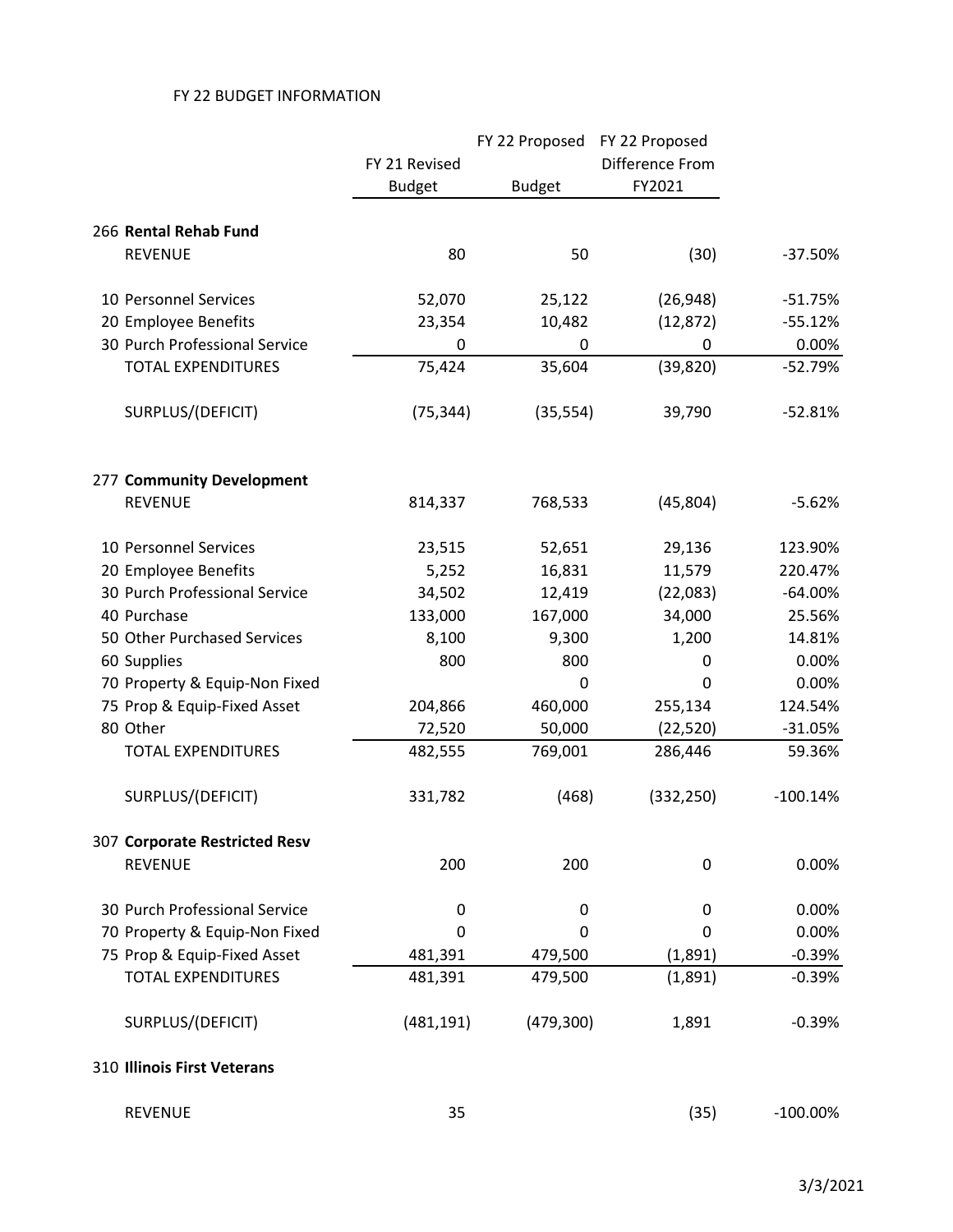|                               |                |               | FY 22 Proposed FY 22 Proposed |             |
|-------------------------------|----------------|---------------|-------------------------------|-------------|
|                               | FY 21 Revised  |               | Difference From               |             |
|                               | <b>Budget</b>  | <b>Budget</b> | FY2021                        |             |
| 401 Debt Service Fund         |                |               | $\mathbf 0$                   |             |
| <b>REVENUE</b>                | 835,544        | 50,000        | (785, 544)                    | $-94.02%$   |
| 80 Other                      | 828,703        | 0             | (828, 703)                    | $-100.00\%$ |
| <b>TOTAL EXPENDITURES</b>     | 828,703        | 0             | (828, 703)                    | $-100.00\%$ |
| SURPLUS/(DEFICIT)             | 6,841          | 50,000        | 43,159                        | 630.89%     |
| <b>505 Special Events</b>     |                |               |                               |             |
| <b>REVENUE</b>                | 0              | 57,000        | 57,000                        | 100.00%     |
| 30 Overtime Salaries          | $\pmb{0}$      | 57,000        | 57,000                        | 100.00%     |
| <b>TOTAL EXPENDITURES</b>     | $\overline{0}$ | 57,000        | 57,000                        | 100.00%     |
| SURPLUS/(DEFICIT)             | 0              | $\pmb{0}$     | 0                             | 0.00%       |
| 510 Sports Complex            |                |               |                               |             |
| <b>REVENUE</b>                | 425,000        | 1,078,750     | 653,750                       | 153.82%     |
| 10 Personnel Services         | 100,550        | 359,889       | 259,339                       | 257.92%     |
| 20 Employee Benefits          | 39,906         | 74,390        | 34,484                        | 86.41%      |
| 30 Purch Professional Service | 0              | 6,000         | 6,000                         | 100.00%     |
| 40 Purchase Prop Serv         | 21,500         | 178,500       | 157,000                       | 730.23%     |
| 50 Other Purchased Services   | 34,000         | 58,085        | 24,085                        | 70.84%      |
| 60 Supplies                   | 6,000          | 33,000        | 27,000                        | 450.00%     |
| 70 Property & Equip-Non Fixed | 0              | 0             | 0                             | 0.00%       |
| 70 Property & Equip-Non Fixed | 92,031         | 0             | (92, 031)                     | $-100.00\%$ |
| 75 Prop & Equip-Fixed Asset   | 3,000          | 200,000       | 197,000                       | 6566.67%    |
| 80 Other                      | 296,987        | 55,000        | (241, 987)                    | $-81.48%$   |
| <b>TOTAL EXPENDITURES</b>     | 593,974        | 964,864       | 370,890                       | 62.44%      |
| SURPLUS/(DEFICIT)             | 128,013        | 113,886       | (14, 127)                     | $-11.04%$   |
| 515 Landfill                  |                |               |                               |             |
| <b>REVENUE</b>                | 0              | 0             | 0                             | 0.00%       |
|                               |                | 0             |                               |             |
| 80 Other                      | 135            | 135           | 0                             | 0.00%       |
| <b>TOTAL EXPENDITURES</b>     | 135            | 135           | 0                             | 0.00%       |
| SURPLUS/(DEFICIT)             | (135)          | (135)         | 0                             | 0.00%       |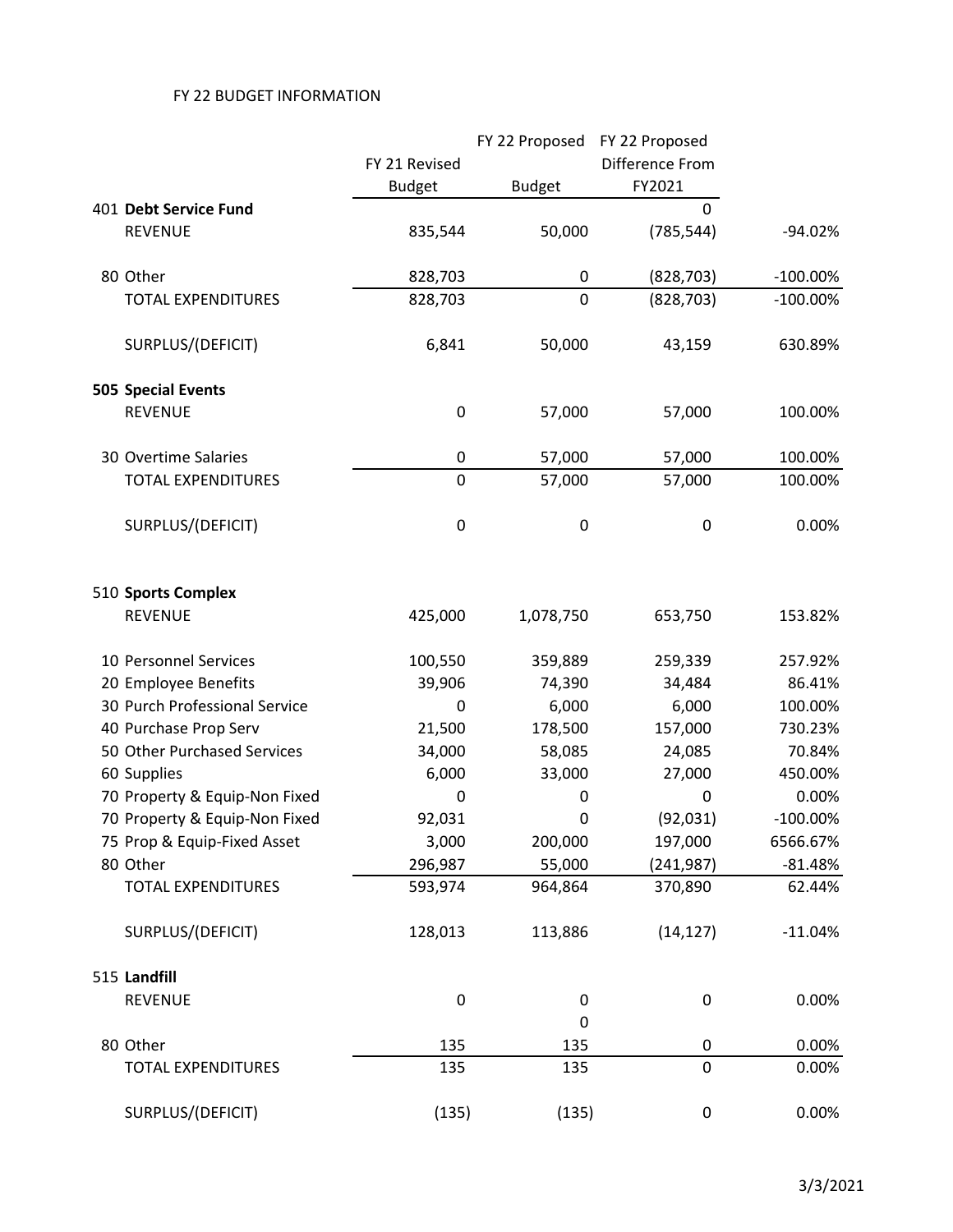|                               |               | FY 22 Proposed | FY 22 Proposed  |           |
|-------------------------------|---------------|----------------|-----------------|-----------|
|                               | FY 21 Revised |                | Difference From |           |
|                               | <b>Budget</b> | <b>Budget</b>  | FY2021          |           |
|                               |               |                |                 |           |
| 520 Garbage                   |               |                |                 |           |
| <b>REVENUE</b>                | 617,607       | 640,950        | 23,343          | 3.78%     |
| 30 Purch Professional Service | 577,023       | 595,197        | 18,174          | 3.15%     |
| 40 Purchase Prop Serv         | 1,000         | 1,000          | 0               | 0.00%     |
| 50 Other Purchased Services   | 1,000         | 1,000          | 0               | 0.00%     |
| 60 Supplies                   | 50            | 50             | 0               | 0.00%     |
| 80 Other                      | 5,000         | 5,000          | $\mathbf 0$     | 0.00%     |
| 90 Transfer out               | 30,000        | 30,000         | 0               | 0.00%     |
| <b>TOTAL EXPENDITURES</b>     | 614,073       | 632,247        | 18,174          | 2.96%     |
| SURPLUS/(DEFICIT)             | 3,534         | 8,703          | 5,169           | 146.26%   |
| 527 Gas                       |               |                |                 |           |
| <b>REVENUE</b>                | 1,348,949     | 1,277,003      | (71, 946)       | $-5.33%$  |
| 10 Personnel Services         | 188,180       | 244,194        | 56,014          | 29.77%    |
| 20 Employee Benefits          | 61,399        | 82,232         | 20,833          | 33.93%    |
| 30 Purch Professional Service | 2,800         | 93,182         | 90,382          | 3227.93%  |
| 40 Purchase Prop Serv         | 20,875        | 23,713         | 2,838           | 13.60%    |
| 60 Supplies                   | 730,411       | 675,874        | (54, 537)       | $-7.47%$  |
| 75 Prop & Equip-Fixed Asset   | 59,123        | 65,000         | 5,877           | 9.94%     |
| 80 Other                      | 5,000         | 2,000          | (3,000)         | $-60.00%$ |
| 90 Transfer out               | 90,382        | 77,900         | (12, 482)       | $-13.81%$ |
| <b>TOTAL EXPENDITURES</b>     | 1,158,170     | 1,264,095      | 105,925         | 9.15%     |
| SURPLUS/(DEFICIT)             | 190,779       | 12,908         | (177, 871)      | $-93.23%$ |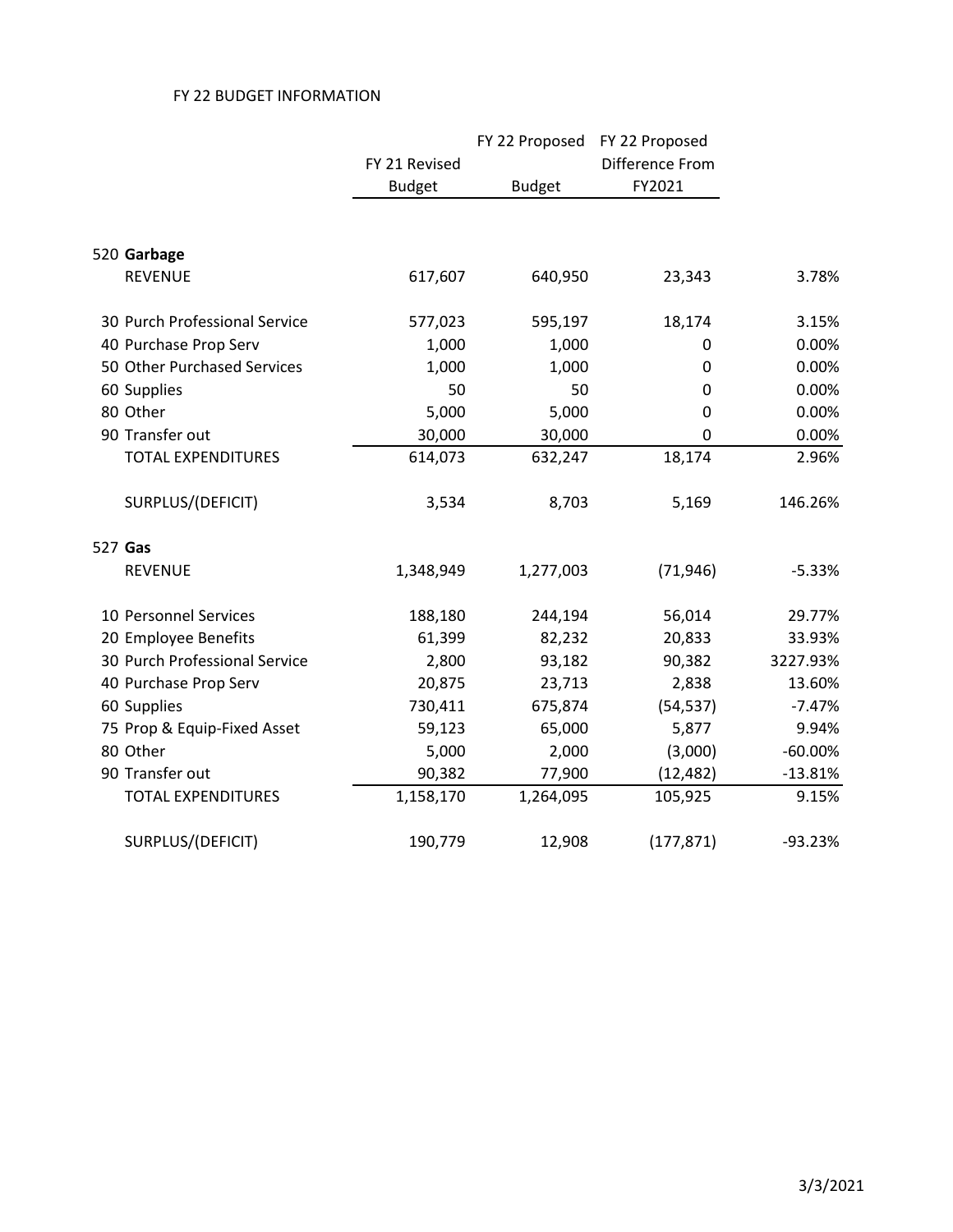|                               |               |               | FY 22 Proposed FY 22 Proposed |           |
|-------------------------------|---------------|---------------|-------------------------------|-----------|
|                               | FY 21 Revised |               | Difference From               |           |
|                               | <b>Budget</b> | <b>Budget</b> | FY2021                        |           |
| 535 Water                     |               |               |                               |           |
| <b>REVENUE</b>                | 3,067,296     | 3,128,210     | 60,914                        | 1.99%     |
| 10 Personnel Services         | 479,276       | 419,612       | (59, 664)                     | $-12.45%$ |
| 20 Employee Benefits          | 167,075       | 153,648       | (13, 427)                     | $-8.04%$  |
| 30 Purch Professional Service | 32,357        | 460,525       | 428,168                       | 1323.26%  |
| 40 Purchase Prop Serv         | 211,240       | 208,785       | (2, 455)                      | $-1.16%$  |
| 50 Other Purchased Services   | $\pmb{0}$     | 0             | $\mathbf 0$                   | 0.00%     |
| 60 Supplies                   | 179,296       | 179,250       | (46)                          | $-0.03%$  |
| 75 Prop & Equip-Fixed Asset   | 1,566,529     | 1,050,000     | (516, 529)                    | $-32.97%$ |
| 80 Other                      | 527,227       | 527,428       | 201                           | 0.04%     |
| 90 Transfer out               | 764,828       | 385,803       | (379, 025)                    | -49.56%   |
| <b>TOTAL EXPENDITURES</b>     | 3,927,828     | 3,385,051     | (542, 777)                    | $-13.82%$ |
| SURPLUS/(DEFICIT)             | (860, 532)    | (256, 841)    | 603,691                       | $-70.15%$ |
| 536 Waste Water               |               |               |                               |           |
| <b>REVENUE</b>                | 3,406,923     | 3,507,226     | 100,303                       | 2.94%     |
| 10 Personnel Services         | 518,099       | 386,945       | (131, 154)                    | $-25.31%$ |
| 20 Employee Benefits          | 239,214       | 152,673       | (86, 541)                     | $-36.18%$ |
| 30 Purch Professional Service | 110,160       | 770,158       | 659,998                       | 599.13%   |
| 40 Purchase Prop Serv         | 859,145       | 737,910       | (121, 235)                    | $-14.11%$ |
| 50 Other Purchased Services   | 792           | 792           | $\mathbf 0$                   | 0.00%     |
| 60 Supplies                   | 272,855       | 267,000       | (5,855)                       | $-2.15%$  |
| 75 Prop & Equip-Fixed Asset   | 1,834,990     | 2,035,000     | 200,010                       | 10.90%    |
| 80 Other                      | 795,369       | 904,804       | 109,435                       | 13.76%    |
| 90 Transfer out               | 715,877       | 235,000       | (480, 877)                    | $-67.17%$ |
| <b>TOTAL EXPENDITURES</b>     | 5,346,501     | 5,490,282     | 143,781                       | 2.69%     |
| SURPLUS/(DEFICIT)             | (1,939,578)   | (1,983,056)   | (43, 478)                     | 2.24%     |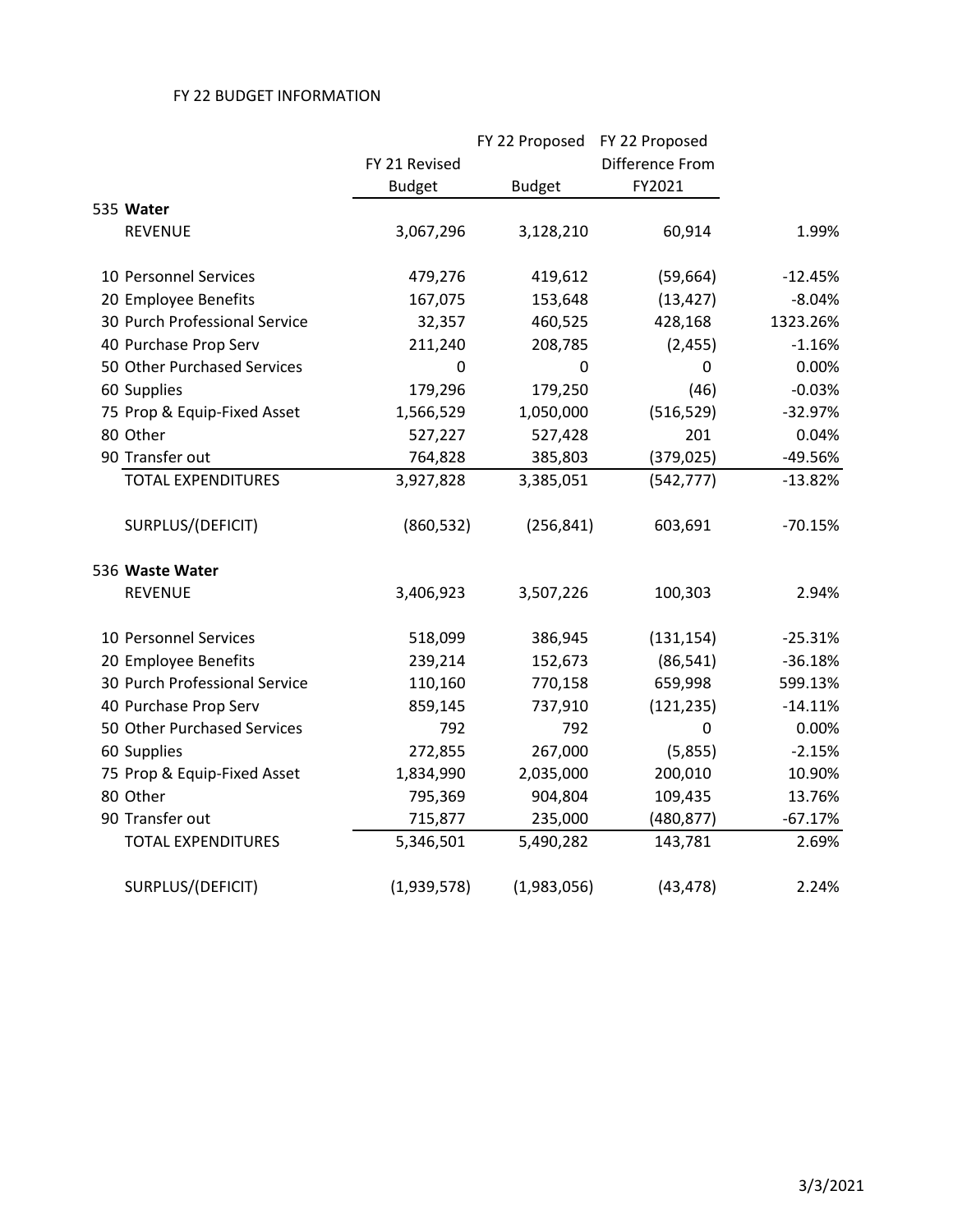|                               |               | FY 22 Proposed FY 22 Proposed |                 |             |
|-------------------------------|---------------|-------------------------------|-----------------|-------------|
|                               | FY 21 Revised |                               | Difference From |             |
|                               | <b>Budget</b> | <b>Budget</b>                 | FY2021          |             |
| 541 Electric                  |               |                               |                 |             |
| <b>REVENUE</b>                | 18,805,069    | 18,493,341                    | (311, 728)      | $-1.66%$    |
| 10 Personnel Services         | 1,127,174     | 1,170,272                     | 43,098          | 3.82%       |
| 20 Employee Benefits          | 342,924       | 347,652                       | 4,728           | 1.38%       |
| 30 Purch Professional Service | 161,846       | 2,313,966                     | 2,152,120       | 1329.73%    |
| 40 Purchase Prop Serv         | 265,794       | 418,613                       | 152,819         | 57.50%      |
| 50 Other Purchased Services   | 2,614         | 2,614                         | 0               | 0.00%       |
| 60 Supplies                   | 12,827,485    | 12,827,485                    | 0               | 0.00%       |
| 70 Property & Equip-Non Fixed | 300,078       | 300,000                       | (78)            | $-0.03%$    |
| 75 Prop & Equip-Fixed Asset   | 1,319,597     | 1,490,000                     | 170,403         | 12.91%      |
| 80 Other                      | 191,422       | 196,597                       | 5,175           | 2.70%       |
| 90 Transfer out               | 2,895,529     | 756,979                       | (2, 138, 550)   | $-73.86%$   |
| <b>TOTAL EXPENDITURES</b>     | 19,434,463    | 19,824,178                    | 389,715         | 2.01%       |
| SURPLUS/(DEFICIT)             | (629, 394)    | (1,330,837)                   | (701, 443)      | 111.45%     |
| 551 Storm Water Drainage      |               |                               |                 |             |
| <b>REVENUE</b>                | 818,773       | 857,727                       | 38,954          | 4.76%       |
| 30 Purch Professional Service | 21,500        | 296,500                       | 275,000         | 1279.07%    |
| 60 Supplies                   | $\Omega$      | 0                             | $\Omega$        | 0.00%       |
| 70 Property & Equip-Non Fixed | 70,000        | 0                             | (70,000)        | $-100.00\%$ |
| 75 Prop & Equip-Fixed Asset   | $\mathbf 0$   | 0                             | $\mathbf 0$     | 0.00%       |
| 80 Other                      | 430,127       | 435,810                       | 5,683           | 1.32%       |
| 90 Transfer out               | 290,000       | 15,000                        | (275,000)       | -94.83%     |
| <b>TOTAL EXPENDITURES</b>     | 811,627       | 747,310                       | (64, 317)       | $-7.92%$    |
| SURPLUS/(DEFICIT)             | 7,146         | 110,417                       | 103,271         | 1445.16%    |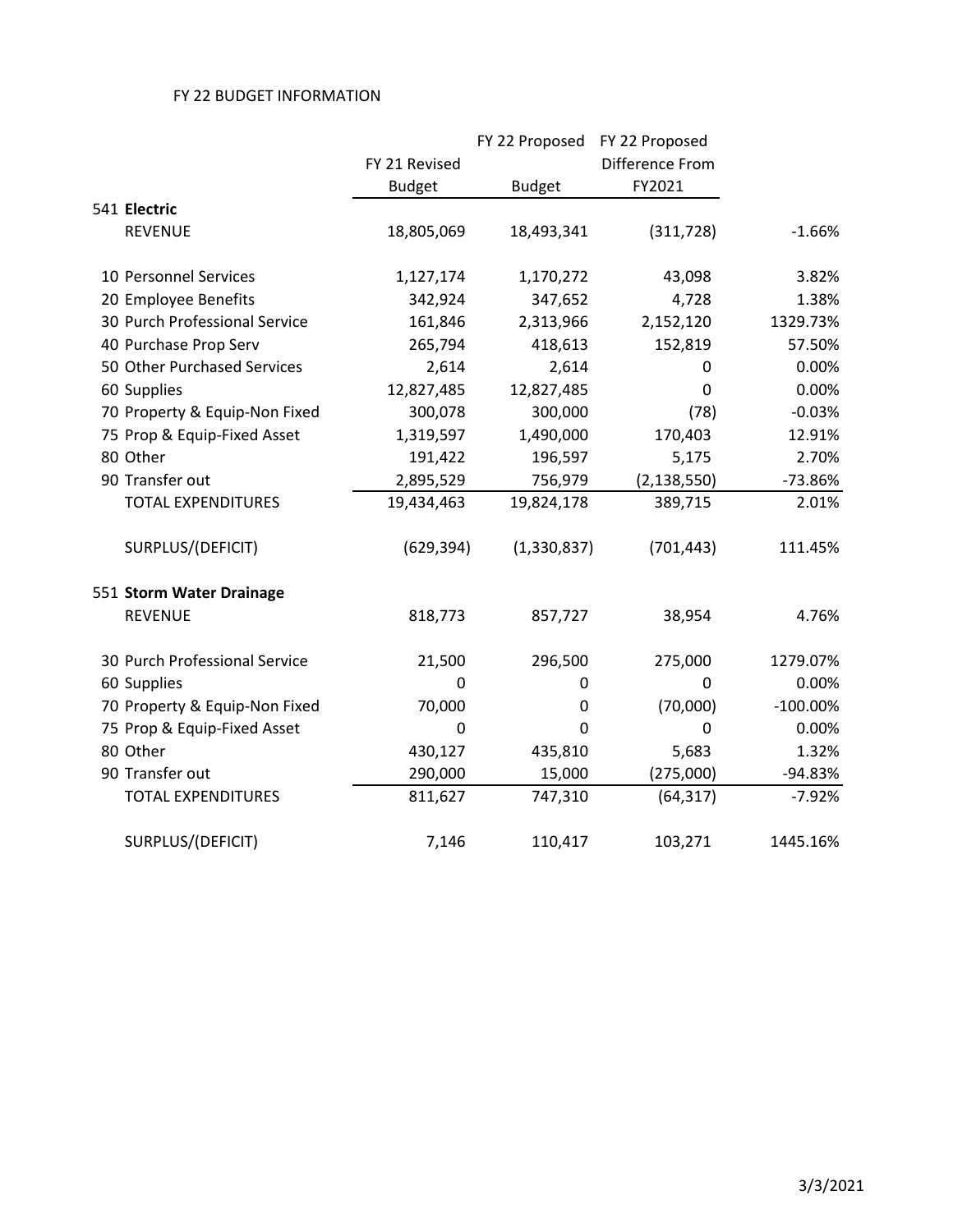|                               |               |               | FY 22 Proposed FY 22 Proposed |             |
|-------------------------------|---------------|---------------|-------------------------------|-------------|
|                               | FY 21 Revised |               | Difference From               |             |
|                               | <b>Budget</b> | <b>Budget</b> | FY2021                        |             |
| 582 Airport                   |               |               |                               |             |
| <b>REVENUE</b>                | 830,924       | 835,785       | 4,861                         | 0.59%       |
| 10 Personnel Services         | 87,236        | 86,244        | (992)                         | $-1.14%$    |
| 20 Employee Benefits          | 30,589        | 31,140        | 551                           | 1.80%       |
| 30 Purch Professional Service | 100,957       | 69,953        | (31,004)                      | $-30.71%$   |
| 40 Purchase Prop Serv         | 383,805       | 358,004       | (25, 801)                     | $-6.72%$    |
| 50 Other Purchased Services   | 63,218        | 62,565        | (653)                         | $-1.03%$    |
| 60 Supplies                   | 57,300        | 57,300        | 0                             | 0.00%       |
| 70 Property & Equip-Non Fixed | 0             | 0             | 0                             | 0.00%       |
| 75 Prop & Equip-Fixed Asset   | 56,000        | 53,900        | (2,100)                       | $-3.75%$    |
| 80 Other                      | 75,506        | 75,506        | $\overline{0}$                | 0.00%       |
| 90 Transfer out               | 174,500       | 40,000        | (134, 500)                    | $-77.08%$   |
| <b>TOTAL EXPENDITURES</b>     | 1,029,111     | 834,612       | (194, 499)                    | $-18.90%$   |
| SURPLUS/(DEFICIT)             | (198, 187)    | 1,173         | 199,360                       | $-100.59%$  |
| 585 Chanute EDC               |               |               |                               |             |
| <b>REVENUE</b>                | 519,222       | 513,787       | (5, 435)                      | $-1.05%$    |
| 10 Personnel Services         | 34,892        | 35,771        | 879                           | 2.52%       |
| 20 Employee Benefits          | 11,262        | 11,531        | 269                           | 2.39%       |
| 30 Purch Professional Service | 61,595        | 50,379        | (11, 216)                     | $-18.21%$   |
| 40 Purchase Prop Serv         | 265,805       | 253,380       | (12, 425)                     | $-4.67%$    |
| 50 Other Purchased Services   | 200,170       | 18,020        | (182, 150)                    | $-91.00%$   |
| 60 Supplies                   | 500           | 500           | 0                             | 0.00%       |
| 75 Prop & Equip-Fixed Asset   | 400,000       | 0             | (400,000)                     | $-100.00\%$ |
| 80 Other                      | 94,530        | 79,602        | (14, 928)                     | $-15.79%$   |
| 90 Transfer out               | 24,000        | 24,000        | 0                             | 0.00%       |
| <b>TOTAL EXPENDITURES</b>     | 1,092,754     | 473,183       | (619, 571)                    | $-56.70%$   |
| SURPLUS/(DEFICIT)             | (573, 532)    | 40,604        | 614,136                       | $-107.08%$  |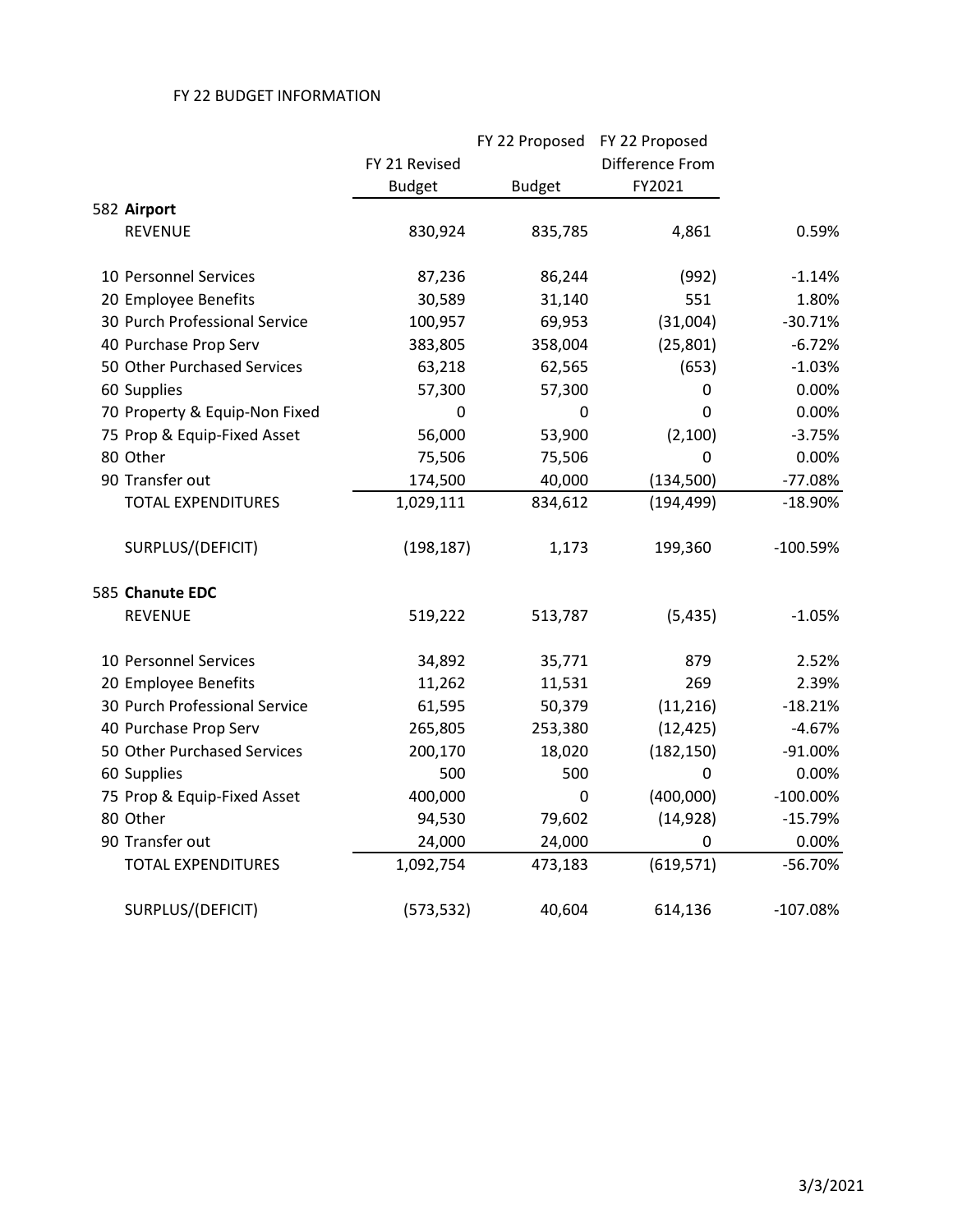|                                     |               | FY 22 Proposed FY 22 Proposed |                 |             |
|-------------------------------------|---------------|-------------------------------|-----------------|-------------|
|                                     | FY 21 Revised |                               | Difference From |             |
|                                     | <b>Budget</b> | <b>Budget</b>                 | FY2021          |             |
| 604 Public Works Admin              |               |                               |                 |             |
| <b>REVENUE</b>                      | 3,666,381     | 4,069,906                     | 403,525         | 11.01%      |
| 10 Personnel Services               | 1,565,439     | 1,441,720                     | (123, 719)      | $-7.90%$    |
| 20 Employee Benefits                | 500,448       | 537,676                       | 37,228          | 7.44%       |
| 30 Purch Professional Service       | 310,756       | 486,998                       | 176,242         | 56.71%      |
| 40 Purchase Prop Serv               | 228,906       | 178,250                       | (50, 656)       | $-22.13%$   |
| 50 Other Purchased Services         | 580,679       | 640,125                       | 59,446          | 10.24%      |
| 60 Supplies                         | 262,823       | 321,663                       | 58,840          | 22.39%      |
| 70 Property & Equip-Non Fixed       | 44,498        | 0                             | (44, 498)       | $-100.00\%$ |
| 75 Prop & Equip-Fixed Asset         | 367,395       | 360,000                       | (7, 395)        | $-2.01%$    |
| 80 Other                            | 421           | 586                           | 165             | 39.19%      |
| <b>TOTAL EXPENDITURES</b>           | 3,861,366     | 3,967,018                     | 105,652         | 2.74%       |
| SURPLUS/(DEFICIT)                   | (194, 985)    | 102,888                       | 297,873         | $-152.77%$  |
| 618 Information Management Services |               |                               |                 |             |
| <b>REVENUE</b>                      | 431,903       | 418,785                       | (13, 118)       | $-3.04%$    |
| 10 Personnel Services               | 123,198       | 156,234                       | 33,036          | 26.82%      |
| 20 Employee Benefits                | 42,502        | 31,088                        | (11, 414)       | $-26.86%$   |
| 30 Purch Professional Service       | 143,634       | 149,401                       | 5,767           | 4.02%       |
| 40 Purchase Prop Serv               | 5,206         | 5,206                         | 0               | 0.00%       |
| 50 Other Purchased Services         | 10,000        | 13,000                        | 3,000           | 30.00%      |
| 60 Supplies                         | 10,150        | 11,150                        | 1,000           | 9.85%       |
| 70 Property & Equip-Non Fixed       | 11,750        | 22,500                        | 10,750          | 91.49%      |
| 75 Prop & Equip-Fixed Asset         | 80,975        | 34,000                        | (46, 975)       | $-58.01%$   |
| 80 Other                            | 0             | 150                           | 150             | 100.00%     |
| <b>TOTAL EXPENDITURES</b>           | 427,415       | 422,729                       | (4,686)         | $-1.10%$    |
| SURPLUS/(DEFICIT)                   | 4,488         | (3,944)                       | (8, 432)        | $-187.88%$  |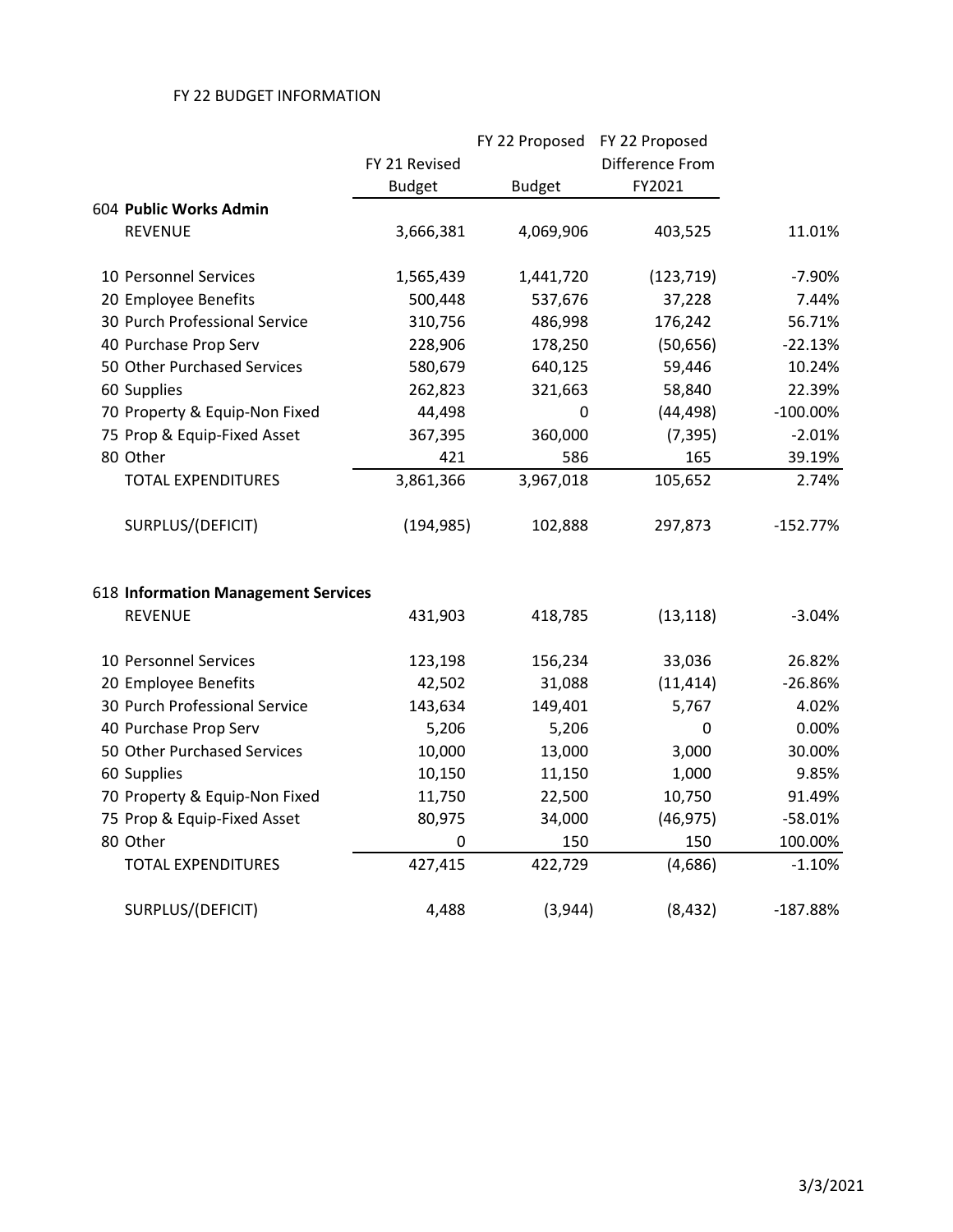|                                |               |               | FY 22 Proposed FY 22 Proposed |             |
|--------------------------------|---------------|---------------|-------------------------------|-------------|
|                                | FY 21 Revised |               | Difference From               |             |
|                                | <b>Budget</b> | <b>Budget</b> | FY2021                        |             |
| 619 Central Maintenance        |               |               |                               |             |
| <b>REVENUE</b>                 | 650,821       | 649,969       | (852)                         | $-0.13%$    |
| 10 Personnel Services          | 271,694       | 285,630       | 13,936                        | 5.13%       |
| 20 Employee Benefits           | 98,662        | 87,610        | (11,052)                      | $-11.20%$   |
| 30 Purch Professional Service  | 7,824         | 9,794         | 1,970                         | 25.18%      |
| 40 Purchase Prop Serv          | 199,443       | 197,500       | (1,943)                       | $-0.97%$    |
| 50 Other Purchased Services    | 17,113        | 19,851        | 2,738                         | 16.00%      |
| 60 Supplies                    | 28,067        | 28,050        | (17)                          | $-0.06%$    |
| 70 Property & Equip-Non Fixed  | 8,600         | 8,600         | 0                             | 0.00%       |
| 80 Other                       | 0             | 0             | 0                             | 0.00%       |
| 90 Transfer out                | 20,000        | 20,000        | 0                             | 0.00%       |
| <b>TOTAL EXPENDITURES</b>      | 651,403       | 657,035       | 5,632                         | 0.86%       |
| SURPLUS/(DEFICIT)              | (582)         | (7,066)       | (6, 484)                      | 1114.09%    |
| <b>721 FIREFIGHTER'S FUND</b>  |               |               |                               |             |
| <b>REVENUE</b>                 | 21,070        | 22,020        | 950                           | 4.51%       |
| 20 Employee Benefits           | 0             | 0             | 0                             | 0.00%       |
| 30 Purch Professional Service  | 0             | 0             | 0                             | 0.00%       |
| 50 Other Purchased Services    | 0             | 0             | 0                             | 0.00%       |
| 60 Supplies                    | 5,000         | 5,000         | 0                             | 0.00%       |
| 80 Other                       | 0             | 0             | 0                             | 0.00%       |
| <b>TOTAL EXPENDITURES</b>      | 5,000         | 5,000         | $\mathbf 0$                   | 0.00%       |
| SURPLUS/(DEFICIT)              | 16,070        | 17,020        | 950                           | 5.91%       |
| <b>722 POLICE PENSION FUND</b> |               |               |                               |             |
| <b>REVENUE</b>                 | 847,500       | 0             | (847,500)                     | $-100.00\%$ |
| 20 Employee Benefits           | 1,501,000     | 0             | (1,501,000)                   | $-100.00\%$ |
| 30 Purch Professional Service  | 113,787       | 0             | (113, 787)                    | $-100.00\%$ |
| 50 Other Purchased Services    | 11,500        | 0             | (11,500)                      | $-100.00\%$ |
| 80 Other                       | 50,000        | 0             | (50,000)                      | $-100.00\%$ |
| <b>TOTAL EXPENDITURES</b>      | 1,676,287     | 0             | (1,676,287)                   | $-100.00\%$ |
| SURPLUS/(DEFICIT)              | (828, 787)    | 0             | 828,787                       | $-100.00\%$ |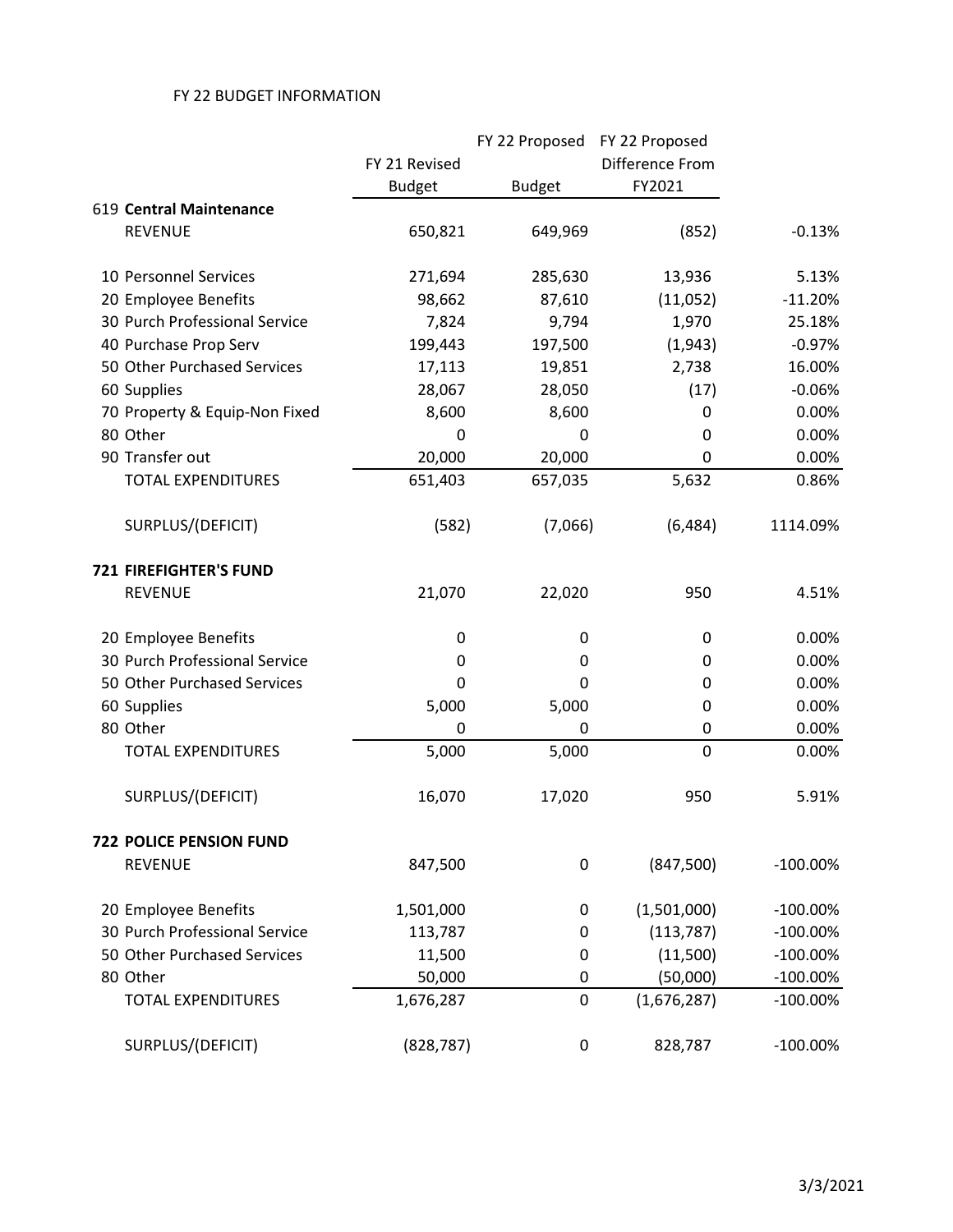|                           |               | FY 22 Proposed FY 22 Proposed |                 |          |
|---------------------------|---------------|-------------------------------|-----------------|----------|
|                           | FY 21 Revised |                               | Difference From |          |
|                           | <b>Budget</b> | <b>Budget</b>                 | FY2021          |          |
| <b>Total Revenue</b>      | 51,191,940    | 51,017,316                    | (174, 624)      | $-0.34%$ |
| <b>Total Expenditures</b> | 56,268,464    | 54,757,857                    | (1,510,607)     | $-2.68%$ |
| SURPLUS/(DEFICIT)         | (5,076,524)   | (3,740,541)                   |                 |          |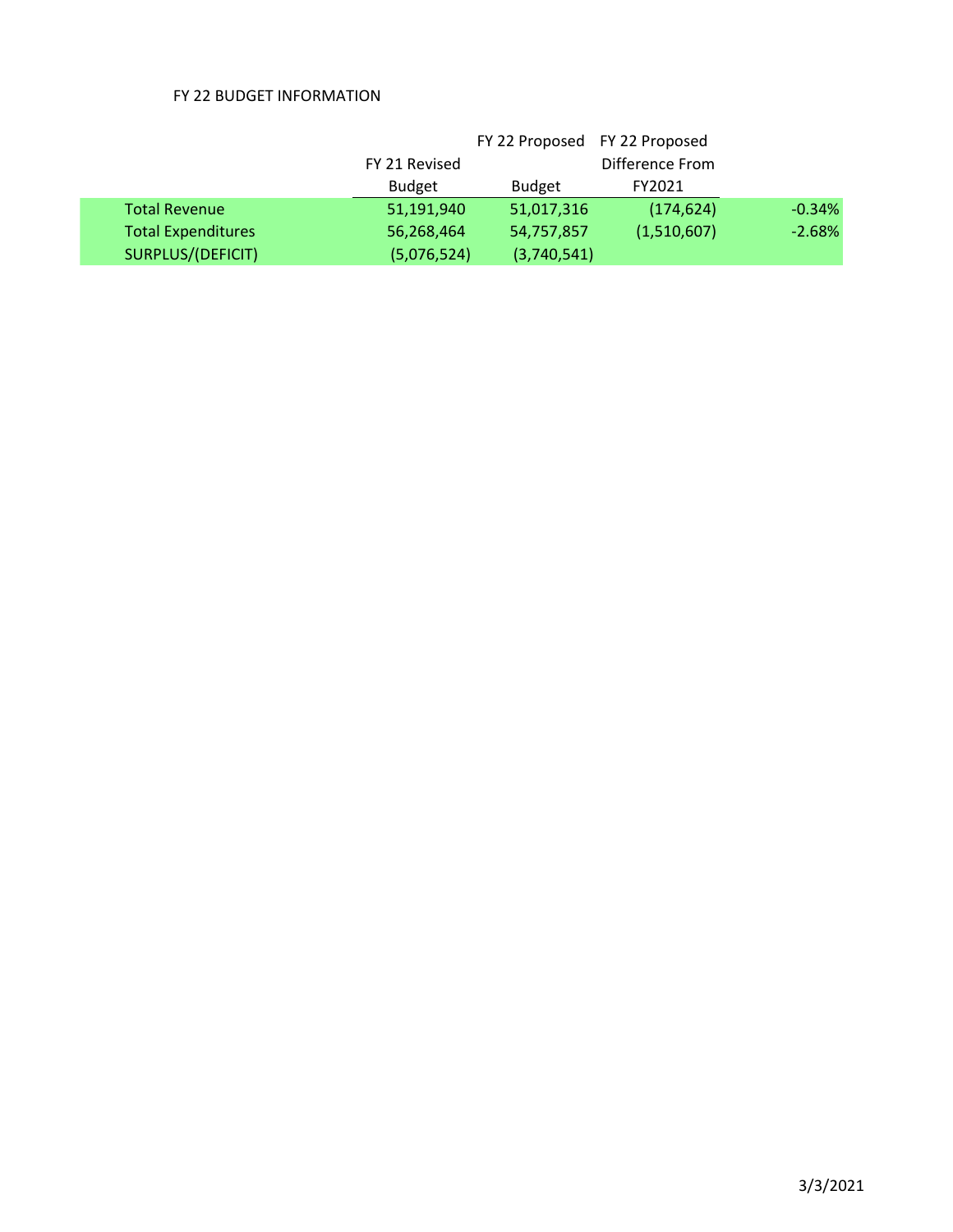#### *VILLAGE OF RANTOUL FY 2020-21 BUDGET SUMMARY*

|                                |                         | <b>REVENUE</b> |               |                             | <b>EXPENSES</b> |               | <b>OPERATING</b> |                 |
|--------------------------------|-------------------------|----------------|---------------|-----------------------------|-----------------|---------------|------------------|-----------------|
|                                |                         |                |               |                             |                 |               | <b>EXCLUDED</b>  | <b>CAPITAL</b>  |
|                                |                         |                |               |                             |                 |               | <b>CAPITAL</b>   | <b>INCLUDED</b> |
|                                | FY 19-20                | FY 20-21       |               | FY 19-20                    | FY 20-21        |               | FY 20-21         | FY 20-21        |
|                                | ADMIN LEVEL BOARD LEVEL |                | $\%$          | ADMIN LEVEL BOARD LEVEL     |                 | $\%$          | <b>SURPLUS/</b>  | <b>SURPLUS/</b> |
|                                | <b>BUDGET</b>           | <b>BUDGET</b>  | <b>CHANGE</b> | <b>BUDGET</b>               | <b>BUDGET</b>   | <b>CHANGE</b> | (DEFICIT)        | (DEFICIT)       |
|                                |                         |                |               |                             |                 |               |                  |                 |
| <b>GENERAL CORPORATE (001)</b> | \$10,717,482            | \$10,999,067   | 2.63%         | \$10,697,246                | \$11,168,844    | 4.41%         | (\$169,777)      | $($ \$169,777)  |
|                                |                         |                |               | Revenue received in FY 2020 |                 |               | \$180,000        | \$180,000       |
|                                |                         |                |               | Surplus                     |                 |               | \$10,223         | \$10,223        |
| SPECIAL REVENUE FUNDS          |                         |                |               |                             |                 |               |                  |                 |
| MOTOR FUEL TAX (205)           | \$330,544               | \$550,084      | 66.42%        | \$431,011                   | \$225,000       | -47.80%       | \$325,084        | \$325,084       |
| LOCAL MFT (206)                | \$360,800               | \$360,100      | $-0.19%$      | \$429,731                   | \$384,249       | $-10.58%$     | (\$24,149)       | ( \$24, 149)    |
| ECONOMIC DEVELOPMENT (208)     | \$240,000               | \$200,030      | $-16.65%$     | \$203,385                   | \$74,000        | $-63.62%$     | \$126,030        | \$126,030       |
| MICRO LOAN (210)               | \$9,200                 | \$9,200        | 0.00%         | \$1,000                     | \$20,300        | 1930.00%      | (\$11,100)       | ( \$11,100)     |
| TIF (212)                      | \$1,407,221             | \$0            | $-100.00\%$   | \$1,309,449                 | \$0             | $-100.00\%$   | \$0              | \$0             |
| TIF II (214)                   | \$301,131               | \$600,000      | 99.25%        | \$60,000                    | \$390,000       | 550.00%       | \$210,000        | \$210,000       |
| TIF III (216)                  | \$1,504,735             | \$1,490,000    | $-0.98%$      | \$1,199,867                 | \$1,232,467     | 2.72%         | \$257,533        | \$257,533       |
| TIF IV (218)                   | \$0                     | \$4,000        | 0.00%         | \$0                         | \$15,000        | 0.00%         | (\$11,000)       | (\$11,000)      |
| SPECIAL POLICE (221)           | \$20,050                | \$22,050       | 9.98%         | \$0                         | \$0             | 0.00%         | \$22,050         | \$22,050        |
| EDA /RLF (254)                 | \$28,300                | \$35,200       | 24.38%        | \$1,500                     | \$1,000         | $-33.33%$     | \$34,200         | \$34,200        |
| RENTAL REHAB. - HUD (266)      | \$80                    | \$80           | 0.00%         | \$73,784                    | \$75,424        | 2.22%         | (\$75,344)       | (\$75,344)      |
| COMMUNITY DEV. (277)           | \$601,201               | \$814,337      | 35.45%        | \$536,979                   | \$369,298       | $-31.23%$     | \$445,039        | \$445,039       |
| <b>TOTAL SPECIAL REVENUE</b>   | \$4,803,262             | \$4,085,081    | $-14.95%$     | \$4,246,706                 | \$2,786,738     | $-34.38%$     | \$1,298,343      | \$1,298,343     |
| <b>CAPITAL PROJECTS FUNDS</b>  |                         |                |               |                             |                 |               |                  |                 |
| CORP RESTRICTED RES. (307)     | \$200                   | \$200          | 0.00%         | \$50,255                    | \$332,000       | 0.00%         | (\$331,800)      | $($ \$331,800)  |
|                                |                         |                |               |                             |                 |               |                  |                 |
| <b>DEBT SERVICE FUNDS</b>      |                         |                |               |                             |                 |               |                  |                 |
| DEBT SERVICE (401)             | \$994,640               | \$835,544      | $-16.00%$     | \$1,001,885                 | \$828,703       | $-17.29%$     | \$6,841          | \$6,841         |
| SPORTS COMPLEX (510)           | \$0                     | \$425,000      | \$0           | \$0                         | \$204,956       | 0.00%         | \$220,044        | \$220,044       |
|                                |                         |                |               |                             |                 |               |                  |                 |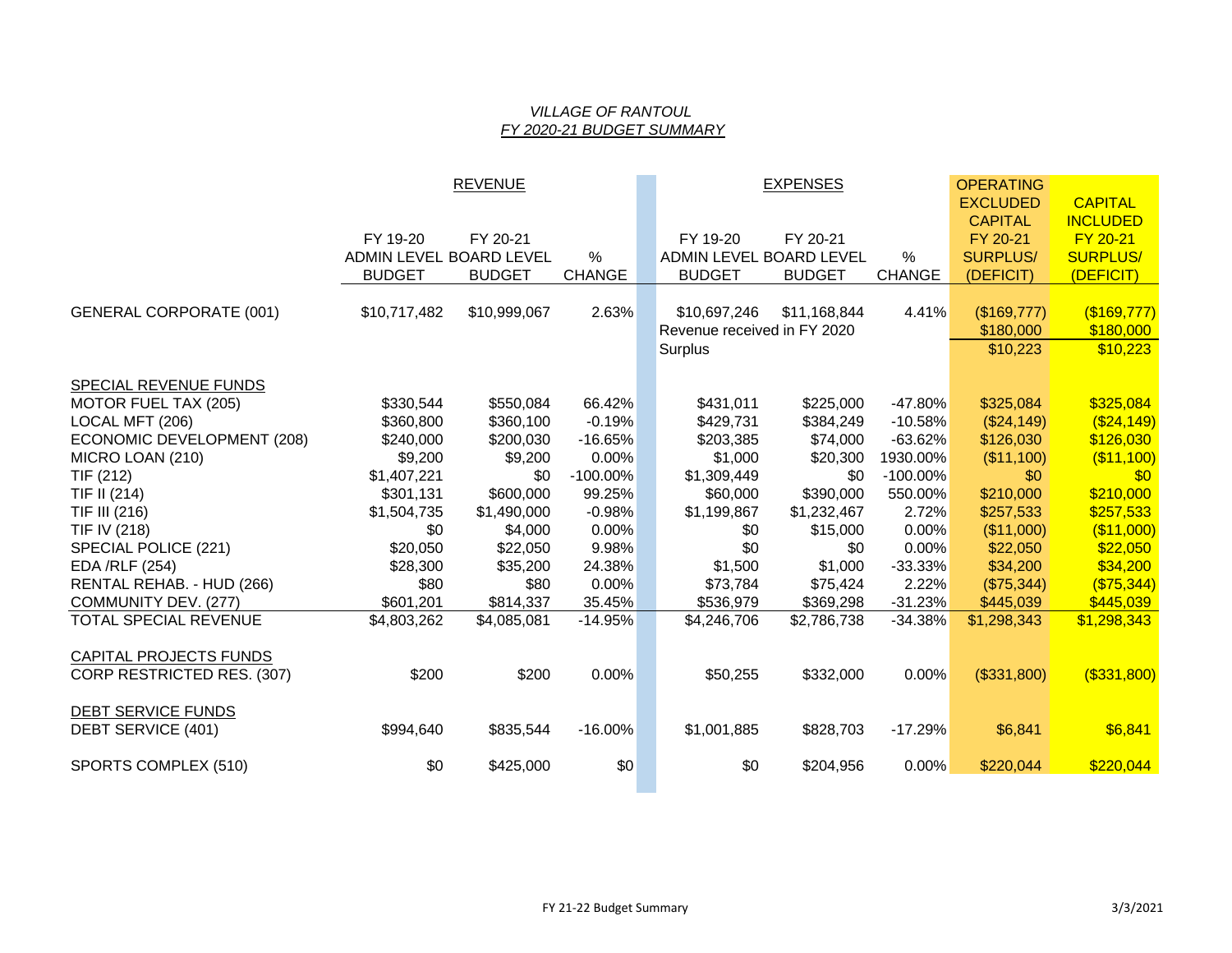|                                       |                         | <b>REVENUE</b> |               |                         | <b>EXPENSES</b> |               | <b>OPERATING</b> |                   |
|---------------------------------------|-------------------------|----------------|---------------|-------------------------|-----------------|---------------|------------------|-------------------|
|                                       |                         |                |               |                         |                 |               | <b>EXCLUDED</b>  | <b>CAPITAL</b>    |
|                                       |                         |                |               |                         |                 |               | <b>CAPITAL</b>   | <b>INCLUDED</b>   |
|                                       | FY 19-20                | FY 20-21       |               | FY 19-20                | FY 20-21        |               | FY 20-21         | FY 20-21          |
|                                       | ADMIN LEVEL BOARD LEVEL |                |               | ADMIN LEVEL BOARD LEVEL |                 | $\%$          | <b>SURPLUS/</b>  | <b>SURPLUS/</b>   |
|                                       | <b>BUDGET</b>           | <b>BUDGET</b>  | <b>CHANGE</b> | <b>BUDGET</b>           | <b>BUDGET</b>   | <b>CHANGE</b> | (DEFICIT)        | (DEFICIT)         |
| PROPRIETARY FUNDS                     |                         |                |               |                         |                 |               |                  |                   |
| LANDFILL (515)                        | \$130                   | \$0            | 0.00%         | \$0                     | \$135           | 0.00%         | (\$135)          | $($ \$135)        |
| GARBAGE (520)                         | \$598,105               | \$617,607      | 3.26%         | \$592,960               | \$614,073       | 3.56%         | \$3,534          | \$3,534           |
| GAS (527)                             | \$1,390,537             | \$1,348,949    | $-2.99%$      | \$1,526,449             | \$1,371,686     | $-10.14%$     | (\$22,737)       | ( \$22, 737)      |
| <b>WATER (535)</b>                    | \$2,934,508             | \$3,067,296    | 4.53%         | \$3,056,638             | \$3,890,396     | 27.28%        | \$726,900        | $($ \$823,100)    |
| <b>WASTE WATER (536)</b>              | \$3,234,015             | \$3,406,923    | 5.35%         | \$3,985,829             | \$5,175,052     | 29.84%        | (\$33,129)       | (\$1,768,129)     |
| ELECTRIC (541)                        | \$19,206,957            | \$18,805,069   | $-2.09%$      | \$19,200,499            | \$17,428,294    | $-9.23%$      | \$2,421,775      | \$1,376,775       |
| STORM WATER DRAINANGE (551)           | \$892,444               | \$818,773      | $-8.25%$      | \$1,146,911             | \$811,627       | $-29.23%$     | \$7,146          | \$7,146           |
| AIRPORT (582)                         | \$816,328               | \$830,924      | 1.79%         | \$1,049,753             | \$999,255       | $-4.81%$      | (\$168,331)      | (\$168,331)       |
| CHANUTE EDC (585)                     | \$506,960               | \$519,222      | 2.42%         | \$511,874               | \$1,084,839     | 111.93%       | (\$165,617)      | $($ \$565,617)    |
| TOTAL PROPRIETARY FUNDS               | \$29,579,984            | \$29,414,763   | $-0.56%$      | \$31,070,913            | \$31,375,357    | 0.98%         | \$2,769,406      | (\$1,960,594)     |
|                                       |                         |                |               |                         |                 |               |                  |                   |
| <b>INTERNAL SERVICES FUNDS</b>        |                         |                |               |                         |                 |               |                  |                   |
| PUBLIC WORKS ADMIN (604)              | \$3,722,184             | \$3,666,381    | $-1.50%$      | \$3,613,300             | \$3,555,121     | $-1.61%$      | \$111,260        | \$111,260         |
| <b>INFORMATION MGMT. SRVCS. (618)</b> | \$364,159               | \$431,903      | 18.60%        | \$385,091               | \$370,440       | $-3.80%$      | \$61,463         | \$61,463          |
| <b>CENTRAL MAINTENANCE (619)</b>      | \$654,014               | \$650,821      | 0.00%         | \$639,014               | \$650,943       | 0.00%         | (\$122)          | ( \$122)          |
| TOTAL INTERNAL SRVCS. FUNDS           | \$4,740,357             | \$4,749,105    | 0.18%         | \$4,637,405             | \$4,576,504     | $-1.31%$      | \$172,601        | \$172,601         |
|                                       |                         |                |               |                         |                 |               |                  |                   |
|                                       |                         |                |               |                         |                 |               |                  |                   |
| FIREFIGHTER'S FUND (721)              | \$0                     | \$21,070       | \$0           | \$0                     | \$5,000.00      | 0.00%         | \$16,070         | \$16,070          |
| POLICE PENSION (722)                  | \$846,000               | \$847,500      | 0.18%         | \$1,641,652             | \$1,676,287     | 2.11%         | (\$828,787)      | $($ \$828,787 $)$ |
|                                       |                         |                |               |                         |                 |               |                  |                   |
|                                       |                         |                |               |                         |                 |               |                  |                   |
| <b>GRAND TOTAL</b>                    | \$51,681,925            | \$50,931,260   | $-1.45%$      | \$53,346,062            | \$52,744,433    | $-1.13%$      | \$3,332,941      | (\$1,397,059)     |
| Less Interdepartment Transfers        | \$7,482,070             | \$6,965,057    | $-6.91%$      | \$7,482,070             | \$6,965,057     | $-6.91%$      | \$0              | \$0               |
| Net Total Budget                      | \$44,199,855            | \$43,966,203   | $-0.53%$      | \$45,863,992            | \$45,779,376    | $-0.18%$      | \$3,332,941      | (\$1,397,059)     |
|                                       |                         |                |               |                         |                 |               |                  |                   |